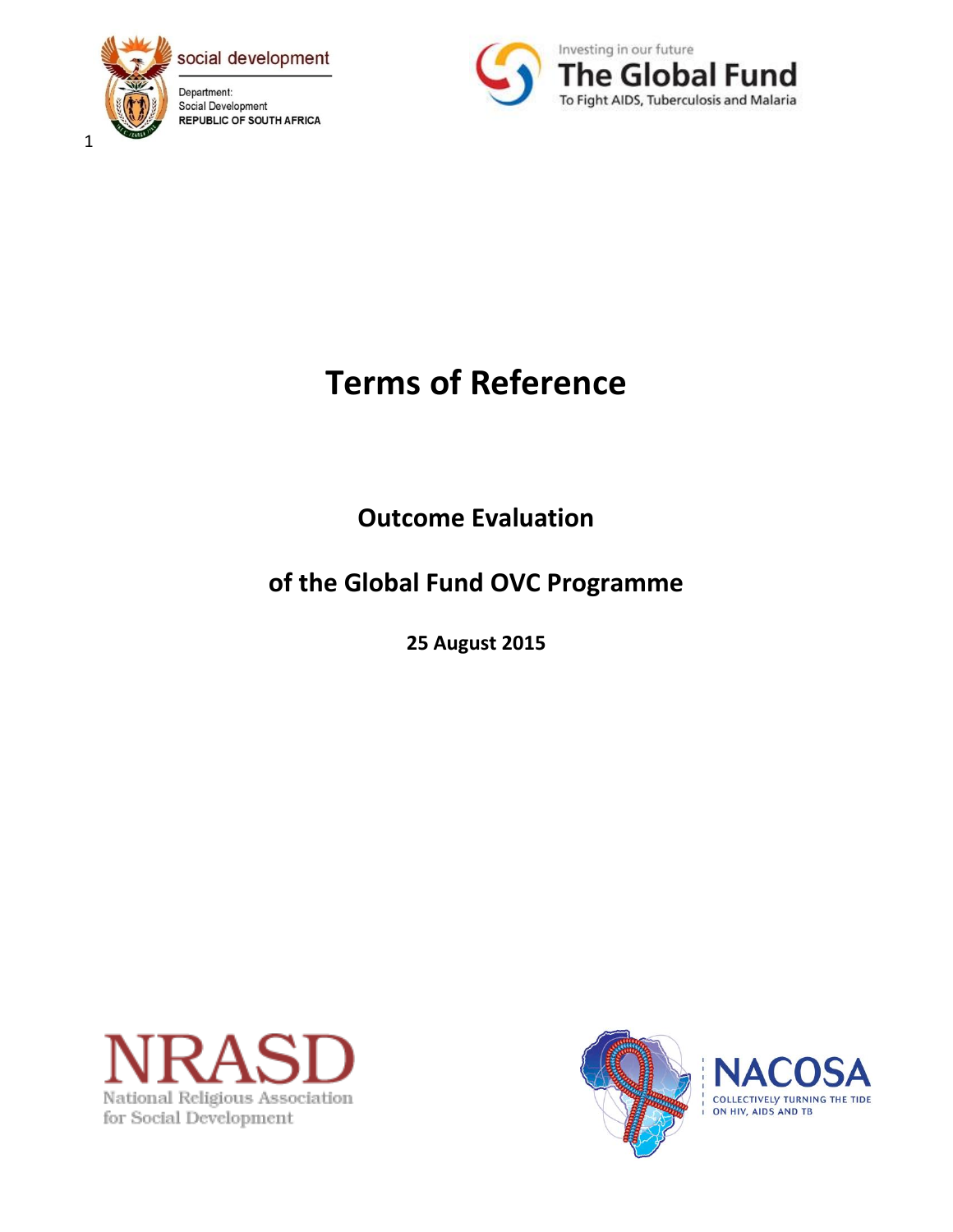### **TABLE OF CONTENTS**

| 1. |  |
|----|--|
| 2. |  |
|    |  |
|    |  |
| 3. |  |
|    |  |
| 4. |  |
|    |  |
|    |  |
|    |  |
| 3. |  |
|    |  |
|    |  |
|    |  |
| 4. |  |
|    |  |
| 7. |  |
| 8. |  |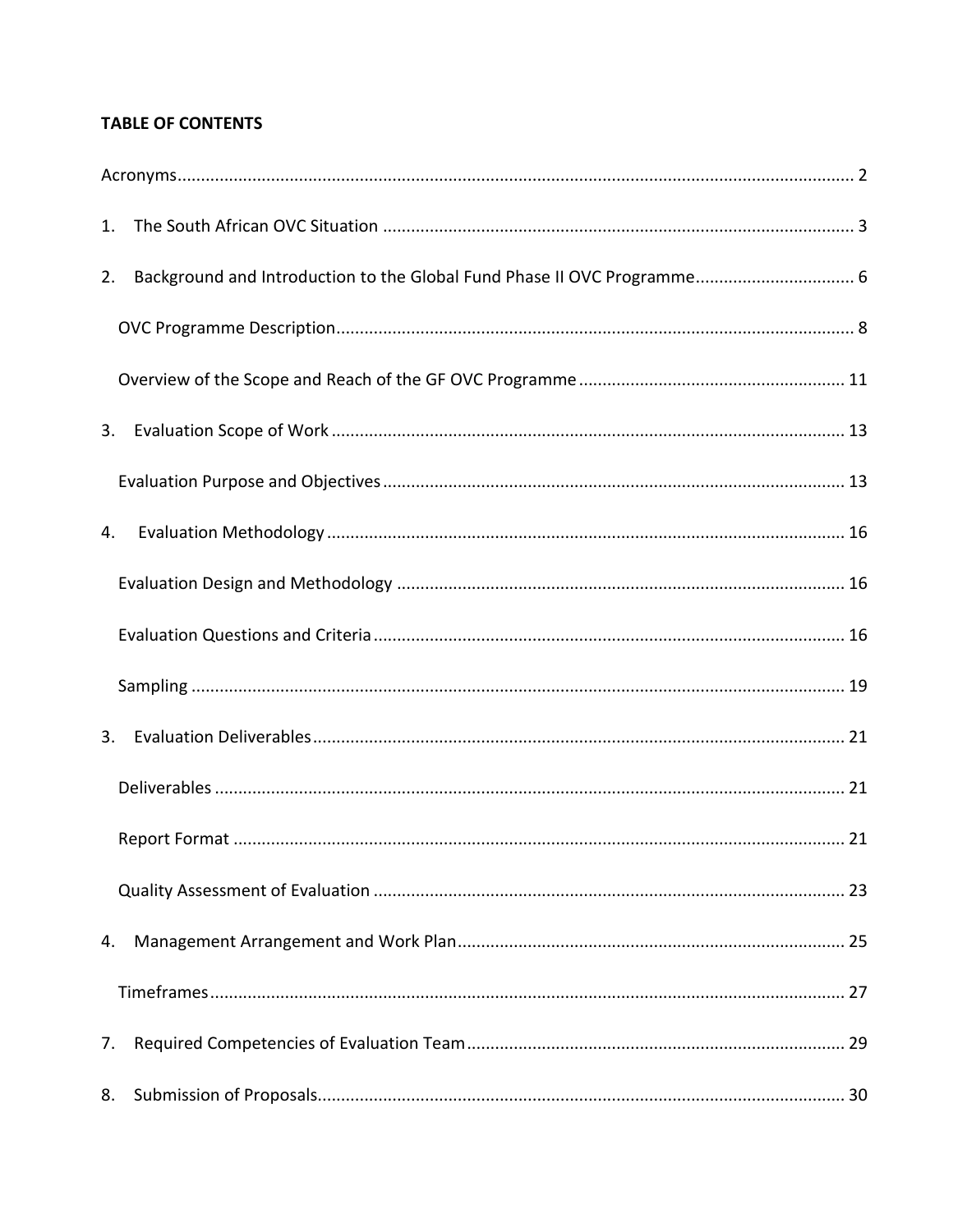#### **TABLES AND FIGURES**

|--|--|--|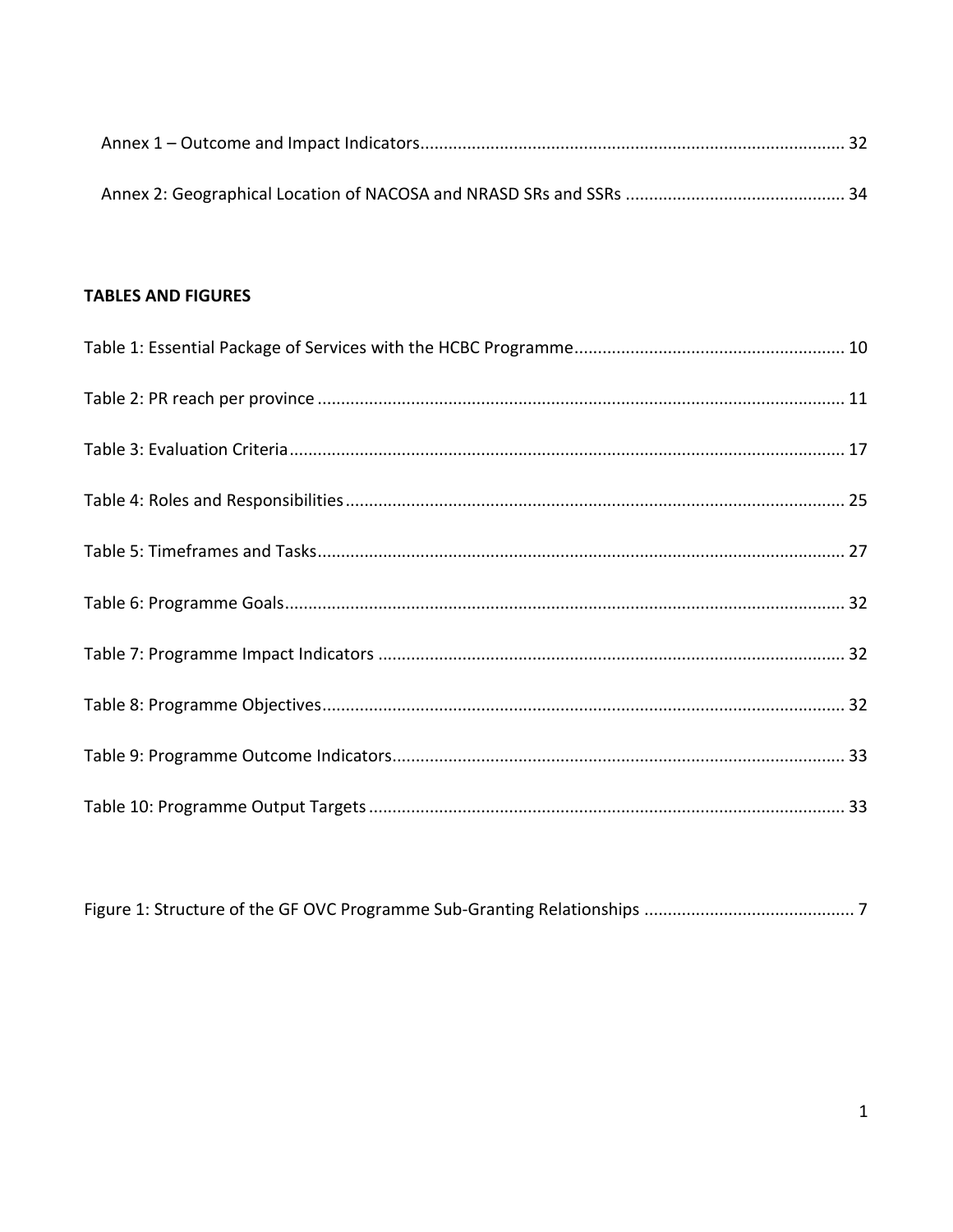## **ACRONYMS**

| <b>ART</b>    | Antiretroviral Therapy                                         |
|---------------|----------------------------------------------------------------|
| <b>AIDS</b>   | Acquired Immune Deficiency Syndrome                            |
| <b>CBO</b>    | Community-based Organsation                                    |
| <b>CYCW</b>   | Child and Youth Care Worker                                    |
| GF            | Global Fund to Fight AIDS, TB and Malaria                      |
| <b>HCBC</b>   | Home Community Based Care                                      |
| <b>HCT</b>    | <b>HIV Counselling and Testing</b>                             |
| <b>HIV</b>    | Human Immunodeficiency Virus                                   |
| <b>NACCA</b>  | National Action Committee on Children Affected by HIV and AIDS |
| <b>NACCW</b>  | National Association of Childcare Workers                      |
| <b>NACOSA</b> | Networking HIV/AIDS Community of South Africa                  |
| <b>NDSD</b>   | National Department of Social Development                      |
| <b>NGO</b>    | Non-Governmental Organisation                                  |
| <b>NRASD</b>  | National Religious Association for Social Development          |
| <b>NSP</b>    | National Strategic Plan                                        |
| <b>OVC</b>    | Orphans and Vulnerable Children                                |
| OVC&Y         | Orphans, Vulnerable Children and Youth                         |
| <b>SANAC</b>  | South African National AIDS Council                            |
| <b>STI</b>    | Sexually Transmitted Infection                                 |
| PR            | <b>Principal Recipient</b>                                     |
| ТB            | <b>Tuberculosis</b>                                            |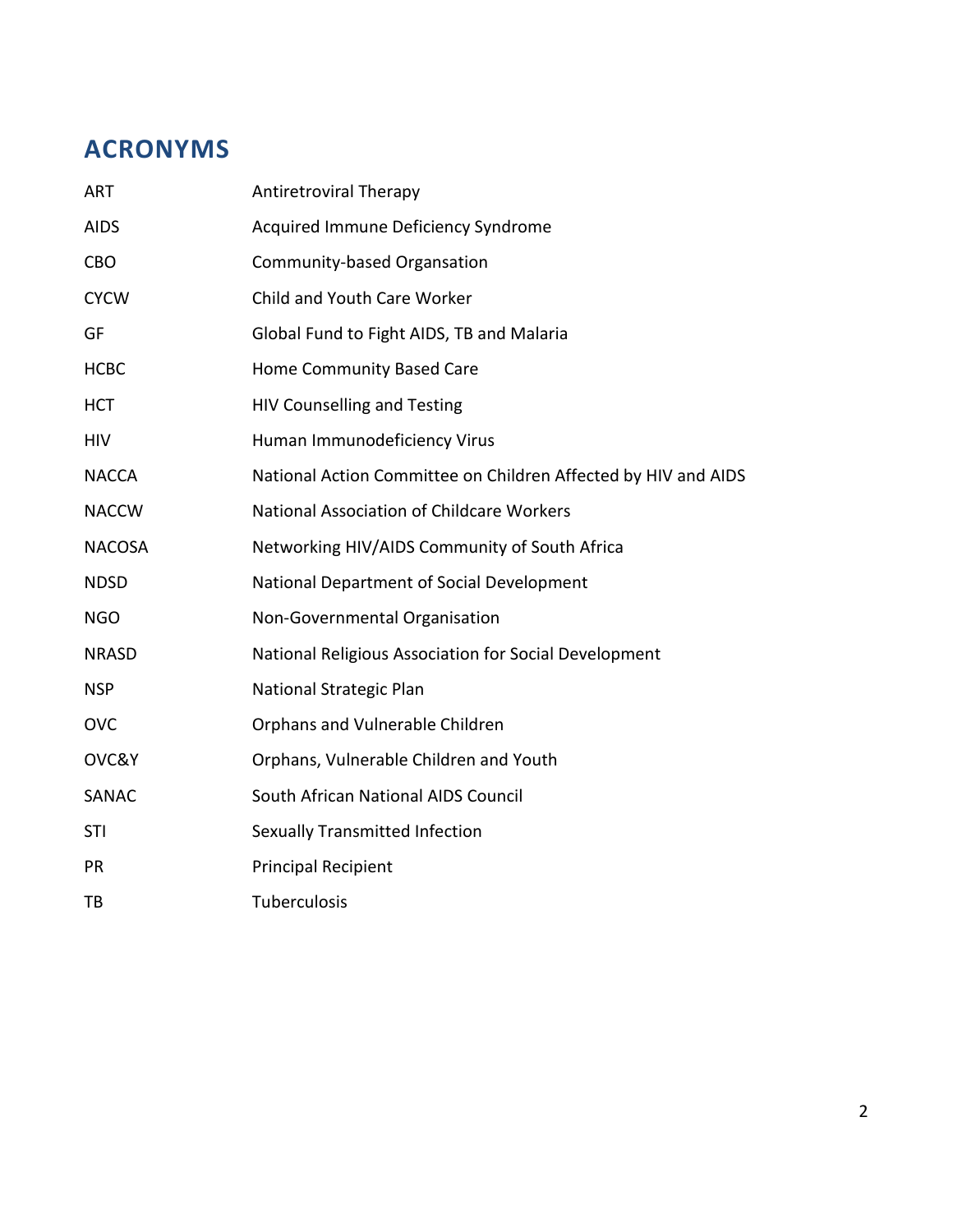## **1. THE SOUTH AFRICAN OVC SITUATION**

South Africa remains one of the most unequal countries in the world, and income inequality, as measured by the Gini coefficient, has been increasing since 1993. As a result of increasing inequality, the life chances of millions of children continue to be thwarted. Compared to a child growing up in the wealthiest household, a child in the poorest home in South Africa is 17 times more likely to be hungry, 25 times less likely to be covered by medical schemes and three times less likely to complete secondary education.<sup>1</sup>

Approximately 18 million of the South African population are children (under 18 years) according to data from Census 2011.<sup>2</sup> Children therefore constitute approximately 35% of the total population.

In 2010, there were approximately 3,8 million orphans in South Africa. This includes children without a living biological mother, father or both parents, and is equivalent to 21% of all children in South Africa. In 2010:

- 17% of children in South Africa did not have a living biological father.
- 8% of children in South Africa did not have a living biological mother.
- 3,5% were maternal orphans with living fathers.
- 4,8% were recorded as double orphans.

Sixty percent of all orphans in South Africa are therefore paternal orphans (with living mothers). Three provinces carry particularly large burdens of care for double orphans: 7% of children living in KwaZulu-Natal and the Free State have lost both parents, and 6% of children in the Eastern Cape are double orphans.<sup>3</sup>

It has also been observed that South Africa loses half of every cohort that enters the school system by the end of the twelve-year schooling period.<sup>4</sup> Along this route, significant human potential is hindered

 $\overline{a}$ 

<sup>1</sup> UNICEF 2012. *South Africa Annual Report 2011.* Pretoria: UNICEF South Africa.

<sup>2</sup> Statistics South Africa 2012. *Census 2011.* Pretoria: Statistics South Africa.

<sup>3</sup> Hall, K, Woolard, I, Lake, L and Smith, C (eds) 2012. *South African Child Gauge 2012.* Cape Town: Children's Institute, University of Cape Town.

<sup>4</sup> South African Government 2012. *National Development Plan 2030: Our future – make it work.*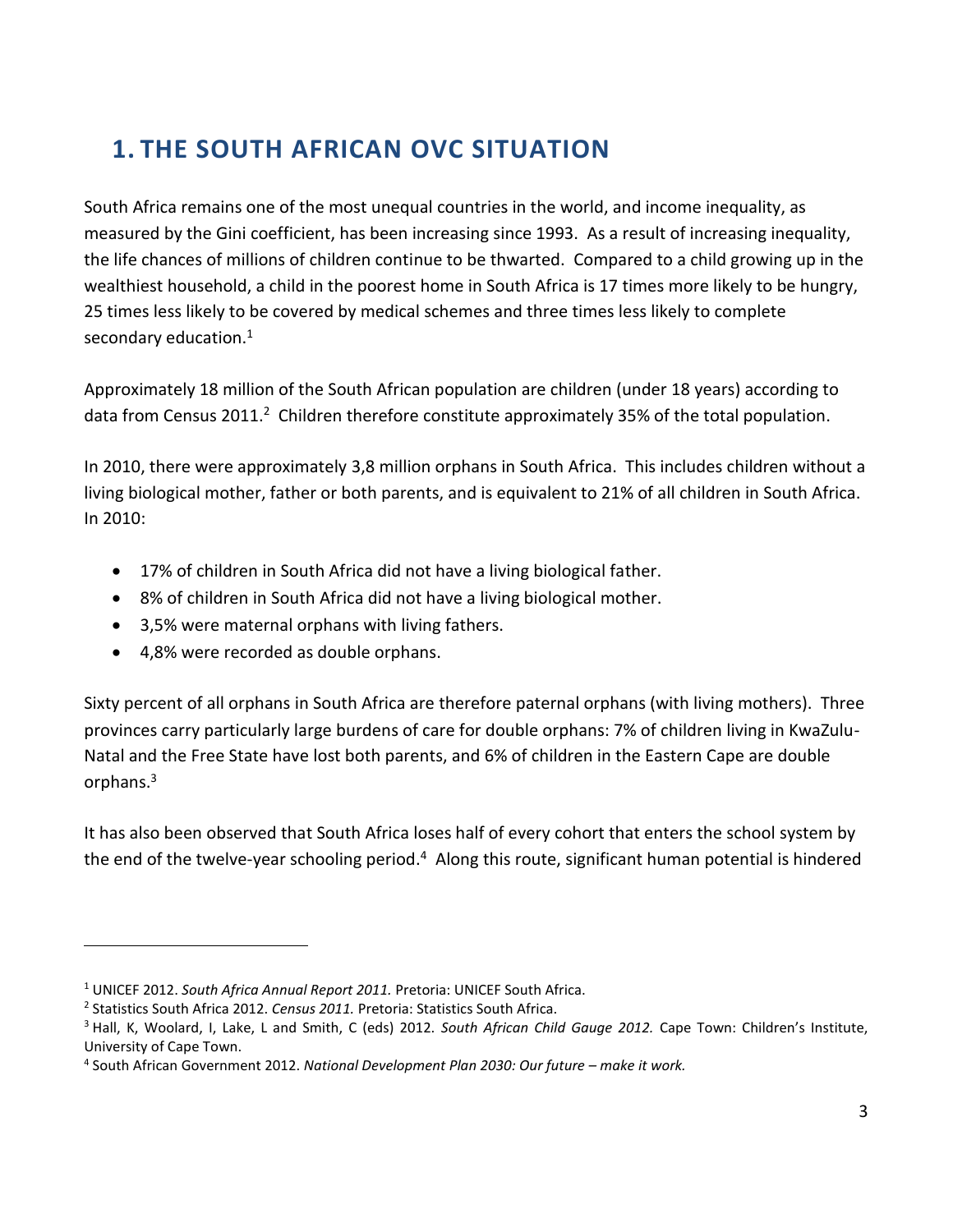and the life chances of young people are harmed. This contributes to unemployment figures, which is estimated at 29,8%. Unemployment amongst youth aged 20-24 is estimated at 40%-50%.

Data from the National Strategic Plan on HIV, STI's and TB 2012-2016 shows that 39% of 15-19 year old girls have been pregnant at least once and 49% of adolescent mothers are pregnant again in the subsequent 24 months. It also reveals that one in five pregnant adolescents is HIV-positive.<sup>5</sup>

When parents die as a result of AIDS, other relatives, particularly grandmothers and older siblings, often take on the role of care givers of children. In some situations children themselves become heads of households charged with the care of younger family members.

The basic rights of many South African children to survival, security, socialisation and actualisation are eroded as they are made vulnerable to poverty, destitution, illness, school dropout, malnutrition, crime and all forms of child abuse including child labour and sexual abuse, thus depriving them of joy, opportunities and a productive life.

Children are often made extremely vulnerable through circumstances such as HIV infection at birth or through unprotected sex; living in a household with sick or elderly care givers; being abandoned, abosed or neglected; living in a household caring for many children; experiencing bereavement several times; or undergoing frequent mobility.

The vulnerability of Orphans and Vulnerable Children (OVC) is recognised by government, civil society and the donor community of South Africa. In response, law, policies, strategic plans and programmes are being developed, implemented and reviewed, in order to appropriately address the needs of OVC's and strengthen the capacity of families and communities to care for OVC's.

With cognisance to this data, it is stated that the prevention of new infections amongst children and youth in particular, as well as the provision of treatment and care to infected children and youth, requires clear identification as a priority in the response to HIV&AIDS and TB.

Mitigating the impact of HIV and TB on orphans, vulnerable children and youth (OVC&Y) is distinguished as Sub-Objective 1.4 in the NSP.

 $\overline{a}$ 

<sup>5</sup> South African Government and South African National AIDS Council 2011. *National Strategic Plan on HIV, STI's and TB 2012-2016.*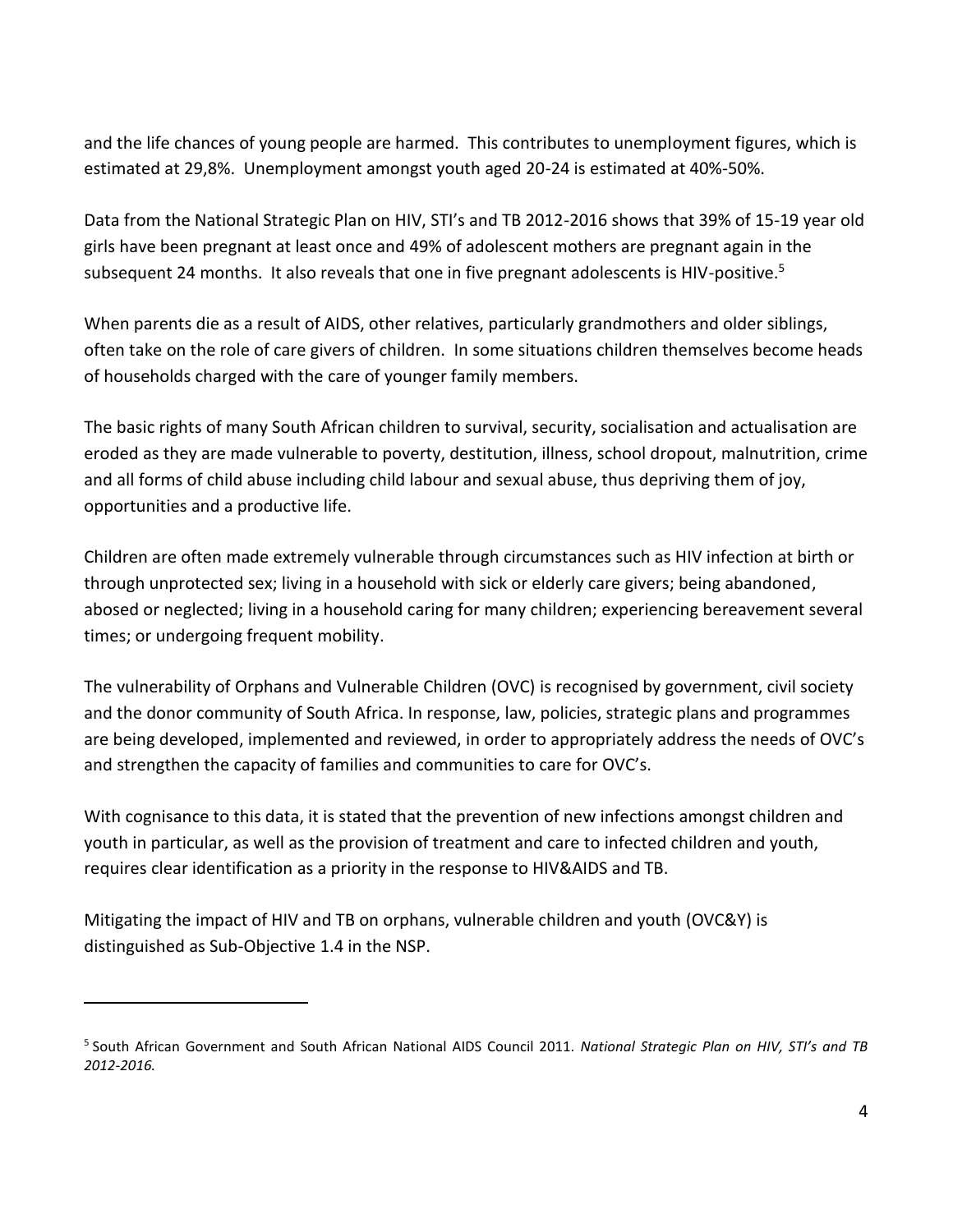The NSP states the following:

*"The numbers of orphans and children made vulnerable by HIV has increased over the years. The Department of Social Development has been leading activities to protect the rights of orphans, vulnerable children and youth and to reduce their vulnerability and the impact of HIV and TB. There is a need to scale up these interventions and strengthen initiatives at community level to protect the rights of orphans and, in particular, child and youth-headed households. Mental health services must also be part of the package of services provided to support orphans and vulnerable children."* (Source: National Strategic Plan on HIV, STI's and TB 2012-2016, page 36.)

The NSP target for 2016 is to achieve 100% school attendance among orphans and among non-orphans aged 10-14.

Against this background, the Networking HIV/AIDS Community of South Africa (NACOSA) and the National Religious Association for Social Development (NRASD) provide a comprehensive package of prevention, care and support services appropriate for OVC in carefully selected districts in all provinces in South Africa.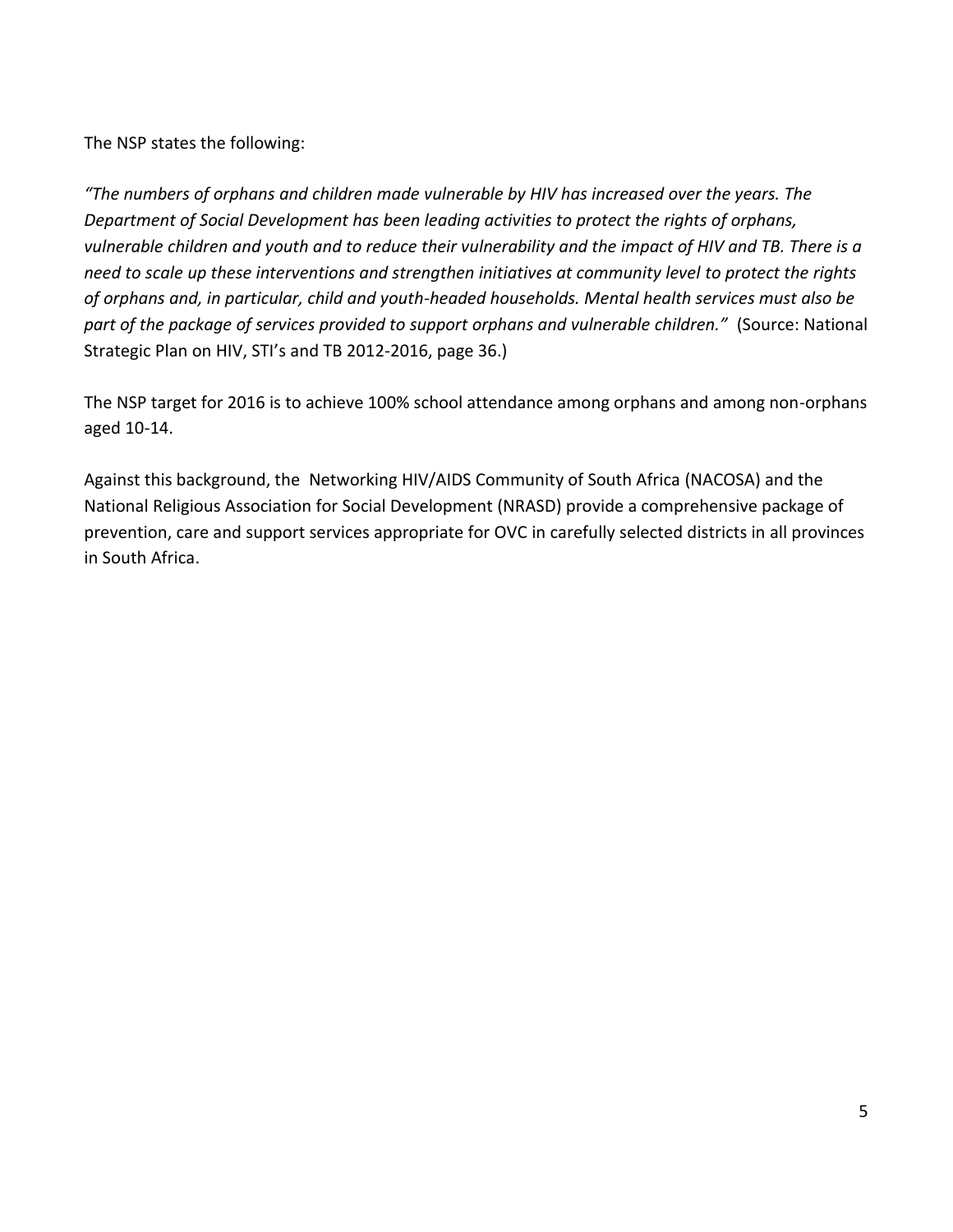## **2. BACKGROUND AND INTRODUCTION TO THE GLOBAL FUND PHASE II OVC PROGRAMME**

NACOSA is a national civil society network of organisations working in the HIV, AIDS, TB and related social development fields. With 1,200 members – mainly community-based organisations but also nonprofit organisations and individuals – NACOSA works to collectively turn the tide on HIV/AIDS and TB and build healthy communities through capacity building, networking and promoting dialogue.

NRASD is a network of religious groups with the aim of fostering the role of religious organisations in social development. The basic approach of the NRASD is to strengthen the capacity and programmes of existing networks to enable them to play an even bigger role in this field.

NACOSA and NRASD are active members of the national government structure referred to as the National Action Committee for Children Affected by HIV and AIDS (NACCA), the key decision making and coordination body for OVCY in South Africa.

NACOSA and the NRASD are two of the current six Principal Recipients (PRs) in the Global Fund Phase II Grant. NACOSA and NRASD were also PRs under the Phase I grant which was implemented from October 2010 – September 2013 for NACOSA and from 1 April 2011 – 30 September 2013 for NRASD. The second implementation period for both PRs is from 1 October 2013 to 31 March 2016.

A PR's responsibility is to manage the Global Fund (GF) grant and ensure that the grant objectives are achieved. This includes the disbursement to implementation partners who are part of the service delivery team as well as monitoring and evaluation of the achievement of grant objectives. Money thus flows through NACOSA and the NRASD to a number of national organisations as well as provincial Non-Governmental Organisations (NGOs) and Community-based Organisations (CBOs) in South Africa, who then deliver services to OVC. They are known as sub-recipients (SRs) and sub-sub-recipients (SSRs).

SRs and SSRs are the direct implementers of the OVC Programme. NACOSA directly funds 26 provincially based CBOs and has larger contractual relationships with Childline South Africa and the National Association of Child Care workers (NACCW). NRASD funds five sub-recipients, who provide further funding to 47 CBOs (sub-sub-recipients). Figure 1 below shows the relationships between different stakeholders in the grant.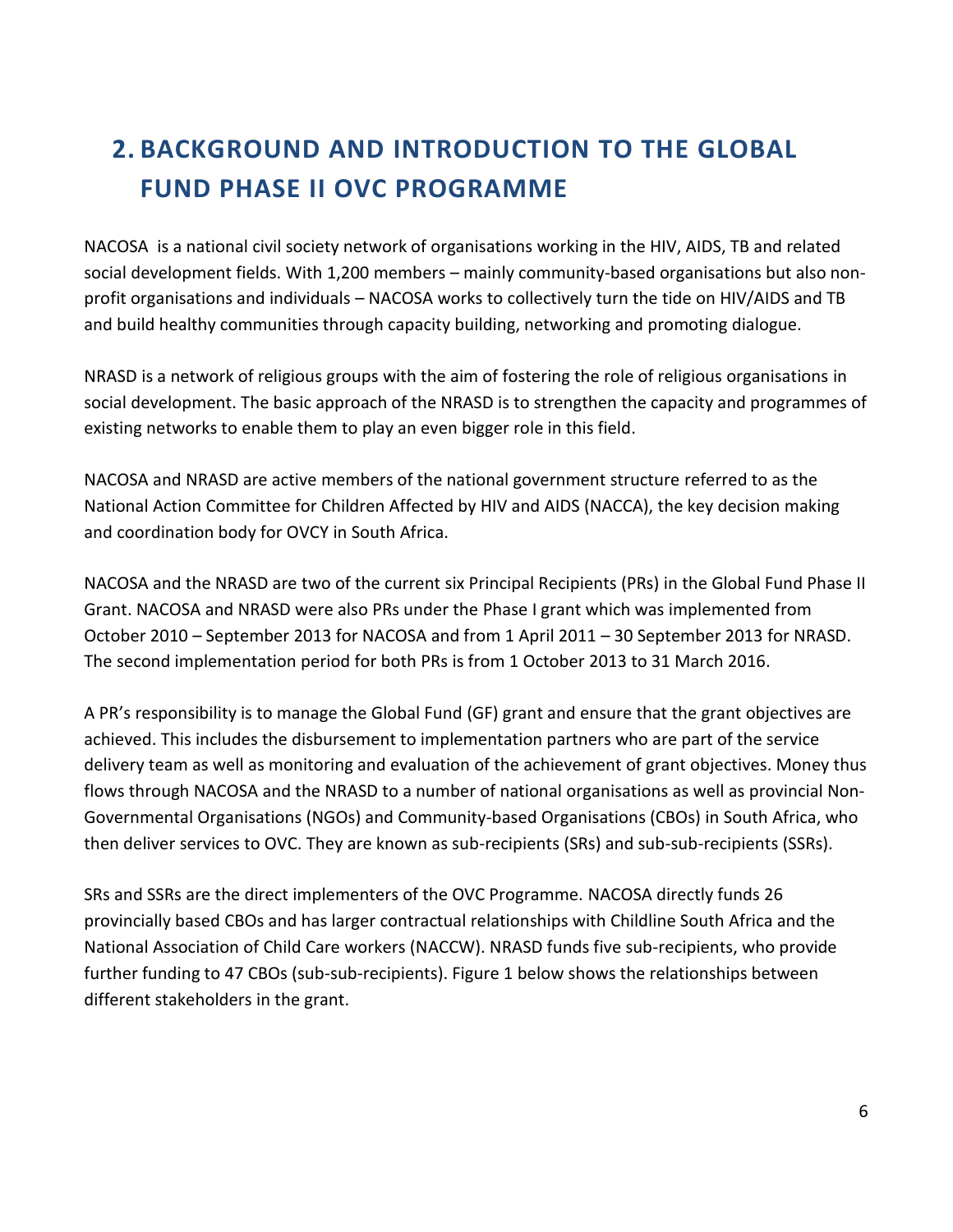

**Figure 1: Structure of the GF OVC Programme Sub-Granting Relationships**

As part of the Global Fund Phase II Grant agreements signed with the PRs, a special condition requires an independent process evaluation of the OVC Programme to be completed by 16 June 2016. This will be the second evaluation in this grant. In 2014 DSD, NACOSA and the NRASD commissioned CASE to undertake a process evaluation and collect baseline information for the Phase II grant. The purpose of the evaluation was to assess the functioning of the OVC programme as a whole. The key evaluation objectives were:

- 1. To assess the effectiveness and efficiency of the OVC programme;
- 2. To evaluate whether the OVC Programme was aligned with the national OVC policies, guidelines and programmes;
- 3. To review the OVC programme's exit and sustainability strategies; and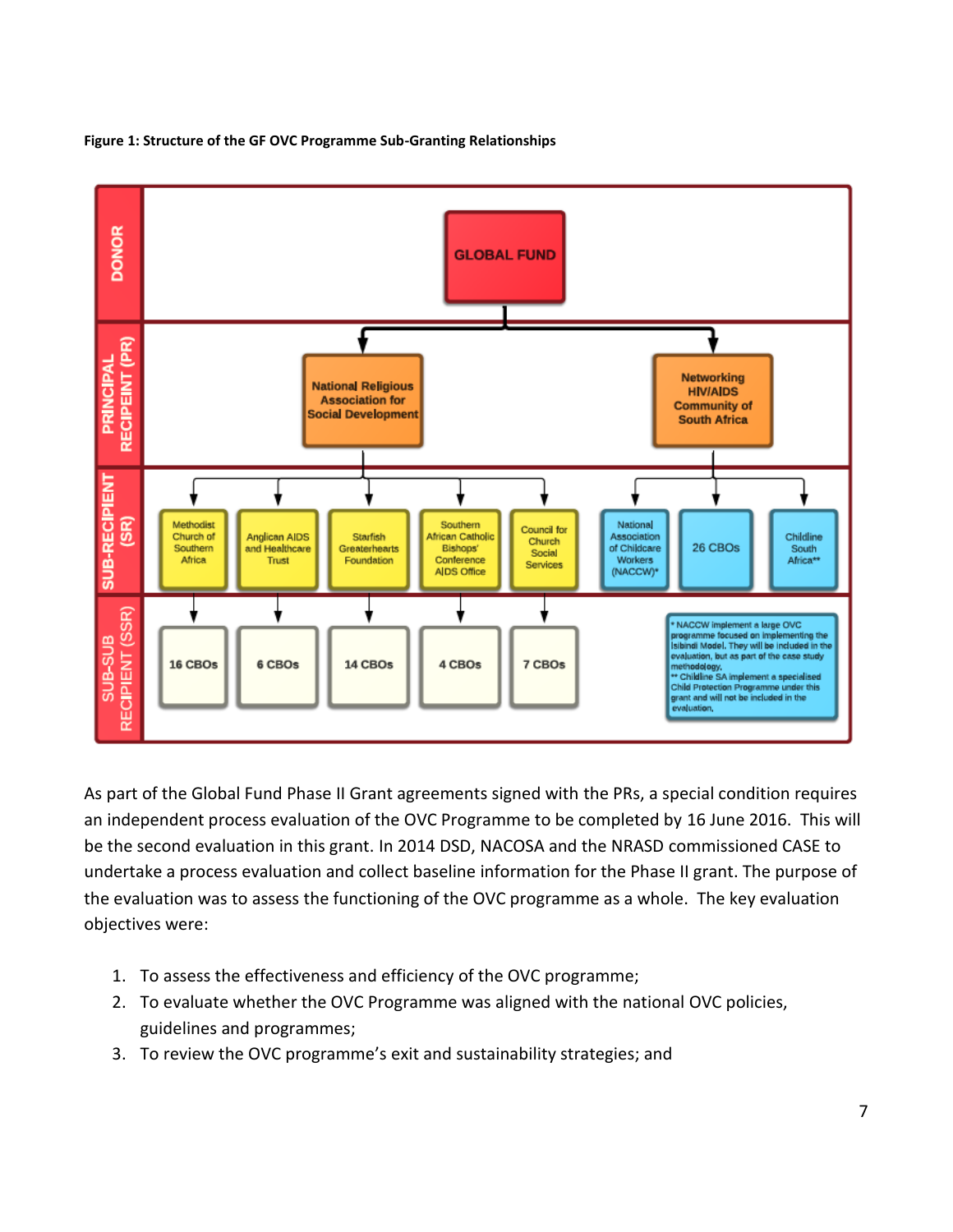4. To review the OVC Programmes achievements.

This evaluation should review the progress towards the implementation of the recommendations from the 2014 evaluation.

This Terms of References sets out the requirements for the outcomes evaluation for the OVC programme. The timeframe for the evaluation is 1 October 2015 – 16 June 2016.

### **OVC PROGRAMME DESCRIPTION**

 $\overline{a}$ 

The OVC programme is a subsection of the overall SANAC Country Coordinating Mechanism Global Fund Grant and both PRs contribute to the OVC programme. The Global Fund Grant has three programme goals:

- Goal 1: Reducing the incidence of TB by 50%
- Goal 2: Reduce new HIV infections by at least 50% using combination prevention approaches
- Goal 3: Initiate at least 80% of eligible patients on antiretroviral treatment (ART), with 70% alive and on treatment five years after initiation

The OVC programme mainly contributes to Goal 2 through the provision of HIV prevention and HIV Testing and Counselling (HCT). However, the programme also contributes indirectly to Goal 3 through the referral and linkages of HIV-positive OVC to antiretroviral therapy (ART) and adherence support and indirectly to Goal 1 by providing TB screening.

The OVC programme falls primarily under Objective 1 of the grant which is to *Address Social and Structural Drivers of HIV, STI and TB Prevention, Care and Impact*. Strategically the new Global Fund grant has introduced an outcome focus change in the OVC Programme from Phase I to Phase II – moving from the provision of traditional welfare type of OVC care to "raising an AIDS free generation". In simple terms we understand an 'AIDS free generation' within the current OVC programme to have a dual focus; that of primary and secondary<sup>6</sup> HIV prevention. Therefore HCT is an important new

<sup>&</sup>lt;sup>6</sup> Secondary prevention in general refers to early detection and prompt treatment of disease. With such measures, it is sometimes possible to either cure disease or slow its progression, prevent complications, limit disability, and reverse communicability of infectious disease. Taken from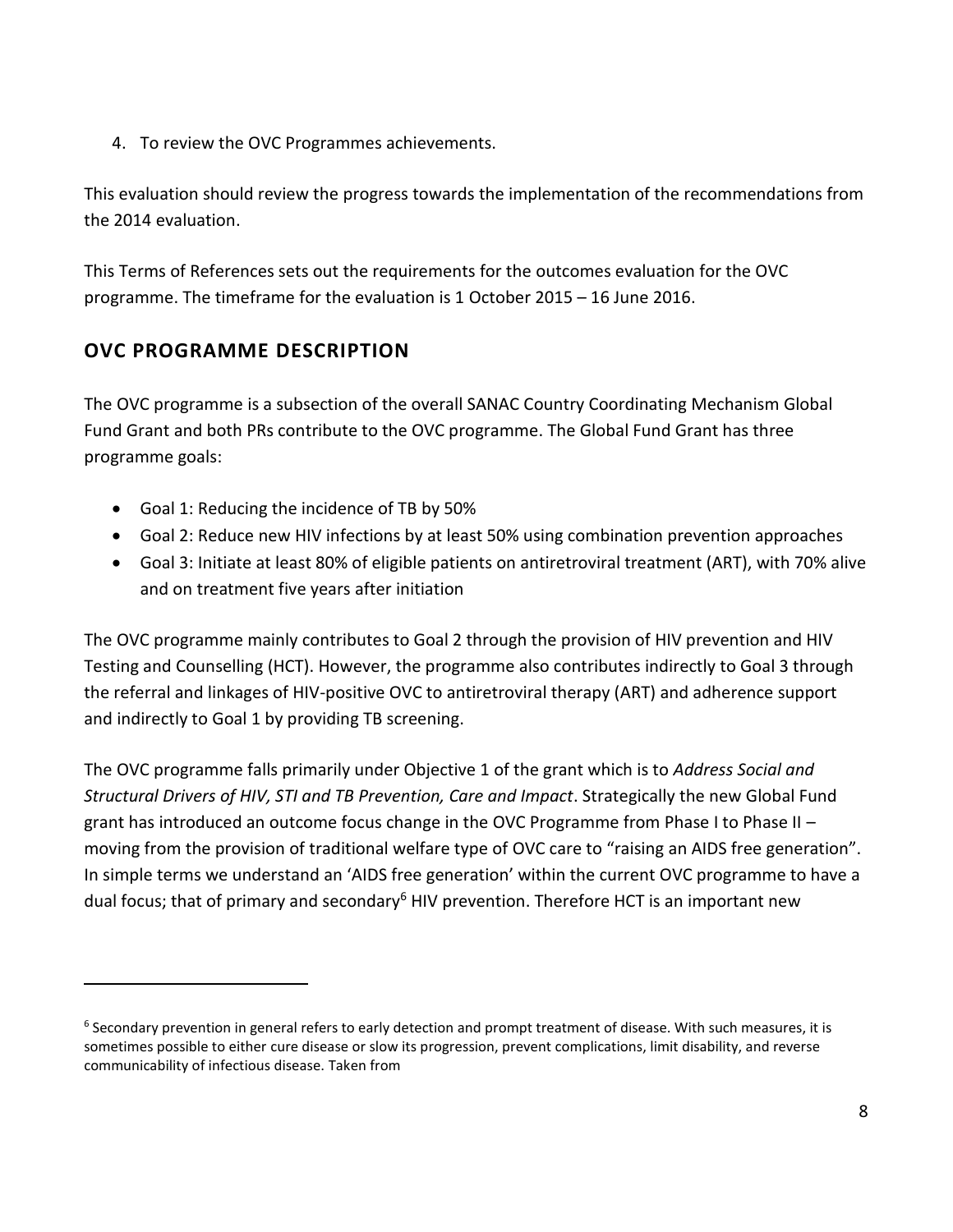component in Phase II as it will provide organisations with information on the HIV status of their beneficiaries and this will shape their future programming.

The programme contributes to the grant outcome indicator of percentage of men and women aged 15 - 24 reporting the use of a condom with their sexual partner at last sex.

The overall objectives of the OVC programme is:

 $\overline{a}$ 

- 1. To provide a comprehensive package of prevention, care and support services to OVC by March 2016 (See Annex 1 for targets)
- 2. To ensure 60-80% of the OVC reached in the programme are tested for HIV by March 2016. (Targets: NACOSA 80%; NRASD 60%)

The OVC programme has the following output indicators in the Global Fund performance framework :

- Number of OVC aged 0-17 years whose households received free basic external support in caring for the child
- Number and percentage of OVCs that received an HIV test and know their results

Further details of the output, outcomes, and impact indicators of the overall grant is provided in Annex 1.

The OVC programme focuses on providing direct services to OVC as well as strengthening community structures, households and families to create an enabling environment for OVC. The implementation of the OVC programme funded under the Global Fund Grant is implemented by NRASD and NACOSA through two approaches to OVC Care:

- 1. Home Community Based Care Support Programme implemented by NRASD.
- 2. Community Systems Strengthening Programme implemented by NACOSA towards ensuring that organisations are Isibindi ready.

[http://www.health.ny.gov/diseases/aids/providers/workgroups/ppg/hiv\\_secondary\\_prevention.htm](http://www.health.ny.gov/diseases/aids/providers/workgroups/ppg/hiv_secondary_prevention.htm) [Accessed 5 June 2014]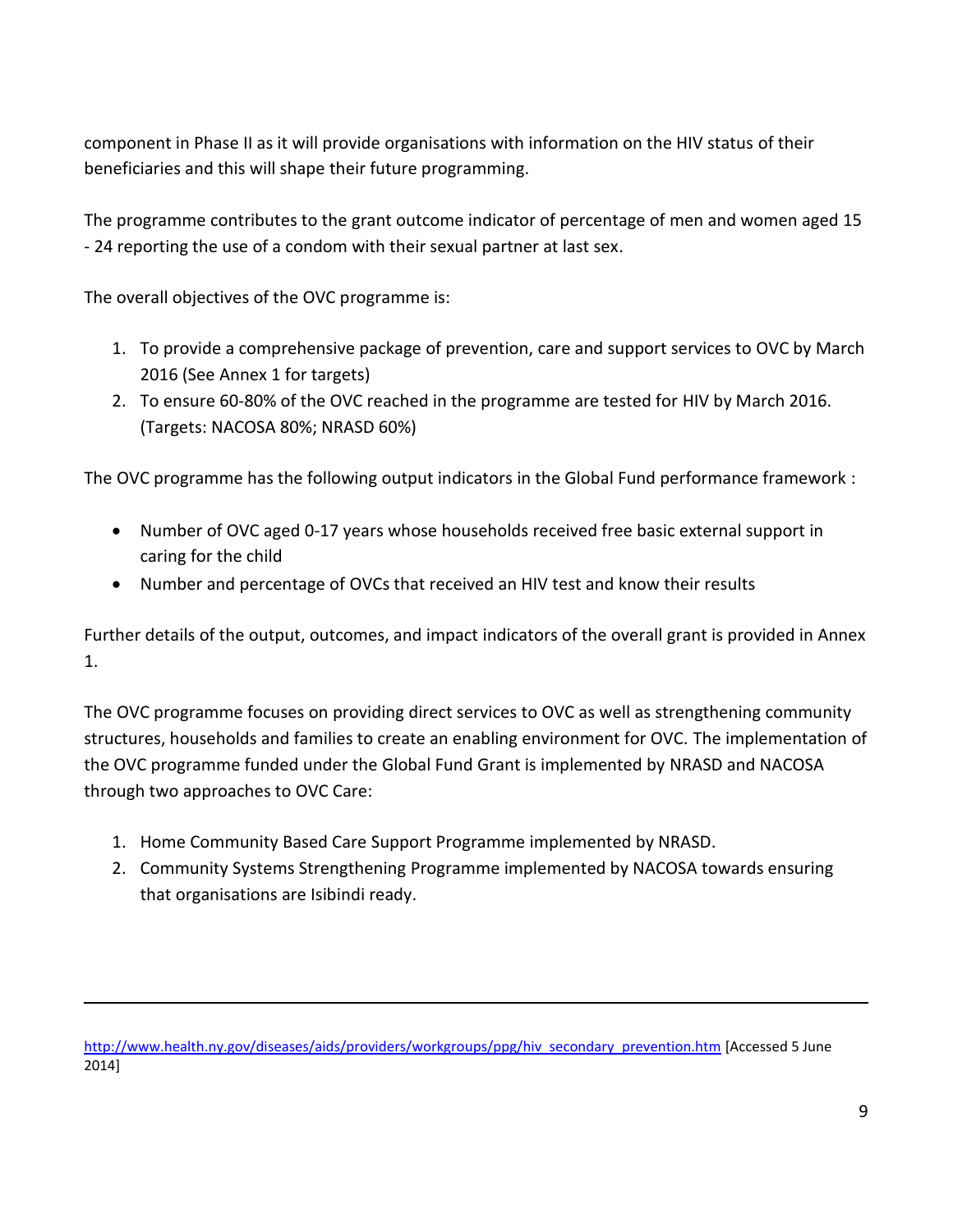Further detailed information regarding the two approaches will be provided to the evaluator at the start of the evaluation.

Table 1 provides a broad scope of what services might be provided to a child in the OVC programme.

| Table 1: Essential Package of Services with the HCBC Programme <sup>7</sup> |  |  |  |  |
|-----------------------------------------------------------------------------|--|--|--|--|
|-----------------------------------------------------------------------------|--|--|--|--|

 $\overline{a}$ 

| <b>Package of</b><br><b>Services</b>           | <b>Elements / activities</b>                                                                                                                                                                                                                                                                                                                                                                                                                                                         |
|------------------------------------------------|--------------------------------------------------------------------------------------------------------------------------------------------------------------------------------------------------------------------------------------------------------------------------------------------------------------------------------------------------------------------------------------------------------------------------------------------------------------------------------------|
| <b>Prevention</b>                              | Door to door campaigns<br>п<br>Community awareness / educational workshops<br>п<br>Commemoration and/or observation of Calendar Events<br>п<br>Advocacy (including school visits)<br>п<br>Social Mobilisation (including community profiling and community dialogues)<br>п<br>Providing Life Skills to the youth<br>п                                                                                                                                                                |
| <b>Psychosocial</b><br><b>Care and Support</b> | Basic / Lay Counselling (bereavement and funeral support)<br>п<br>Succession Planning (writing of will, memory work, inheritance)<br>٠<br>Material assistance<br>п<br><b>Support Groups</b><br>٠<br>Treatment Support (ARV Support; TB Support; ARV & TB Defaulter tracing<br>٠<br>and Screening)<br><b>Caring for Community Caregivers</b><br>п<br>Basic hygiene (bathing and dressing of wounds)<br>п<br>Assistance with vital documents; school and household related chores<br>п |
| <b>Coordination</b><br>and Support             | Link and refer beneficiaries to appropriate services<br>п<br>Forming linkages and partnerships (networking)<br>п<br>Development of a resource list<br>п                                                                                                                                                                                                                                                                                                                              |

<sup>7</sup> Department of Social Development. 2012. *Revised National Norms and Minimum Service Standards for Home and Community Based Care (HCBC) and Support Programme*. First Edition: March 2014.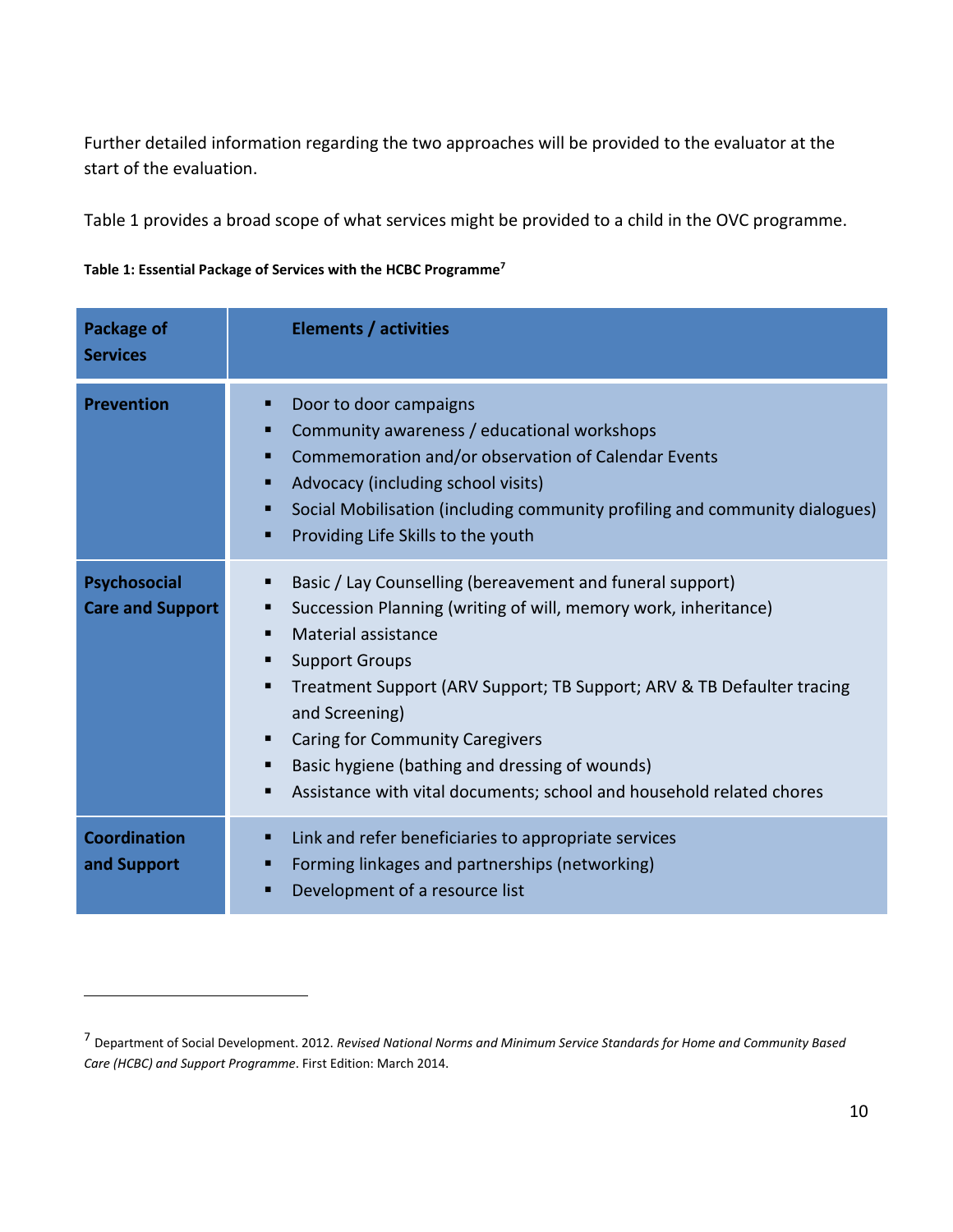| <b>Capacity Building</b> | <b>EXECUTE:</b> Strengthening HCBC organisations as well as Community Caregivers |
|--------------------------|----------------------------------------------------------------------------------|
| <b>Monitoring &amp;</b>  | • Routine reporting and data collection by HCBC Organisations and monitoring     |
| <b>Evaluation</b>        | of compliance                                                                    |

In addition to the services outlined in Table 1, the OVC programme include the provision of HCT to children.

## **OVERVIEW OF THE SCOPE AND REACH OF THE GF OVC PROGRAMME**

The NRASD programme is implemented by five SRs who manage the work of 47 CBOs based in Gauteng, North West, Free State, Limpopo and Mpumalanga. The five Sub Recipients are:

- 1. Anglican AIDS and Healthcare Trust
- 2. Council for Church Social Services
- 3. Methodist Church of Southern Africa
- 4. Southern African Catholic Bishops' Conference AIDS Office
- 5. Starfish Greaterhearts Foundation.

A total of 8 384 OVC will be reached by the end of the grant.

The NACOSA programme is implemented by 26 CBOs/ NGOs (Sub-Recipients) in the Eastern Cape, KwaZulu-Natal, Northern Cape and Western Cape reaching a total of 14 000 OVC<sup>8</sup> by the end of the grant.

NRASD and NACOSA implement the programme in all nine provinces as shown in Table 2 below.

#### **Table 2: PR reach per province**

 $\overline{a}$ 

|  | <b>Province</b> | Organisation | No of<br>implementing | <b>No of CYCW</b> | No of OVC to be |
|--|-----------------|--------------|-----------------------|-------------------|-----------------|
|--|-----------------|--------------|-----------------------|-------------------|-----------------|

<sup>&</sup>lt;sup>8</sup> NACOSA has an overall target of 51 415. This target is comprised of the 14 000 via the 26 SRs, as well as services offered by NACCW, Childline SA and the NACOSA OVC CSS grant. More detailed information will be provided on this when the evaluation is awarded.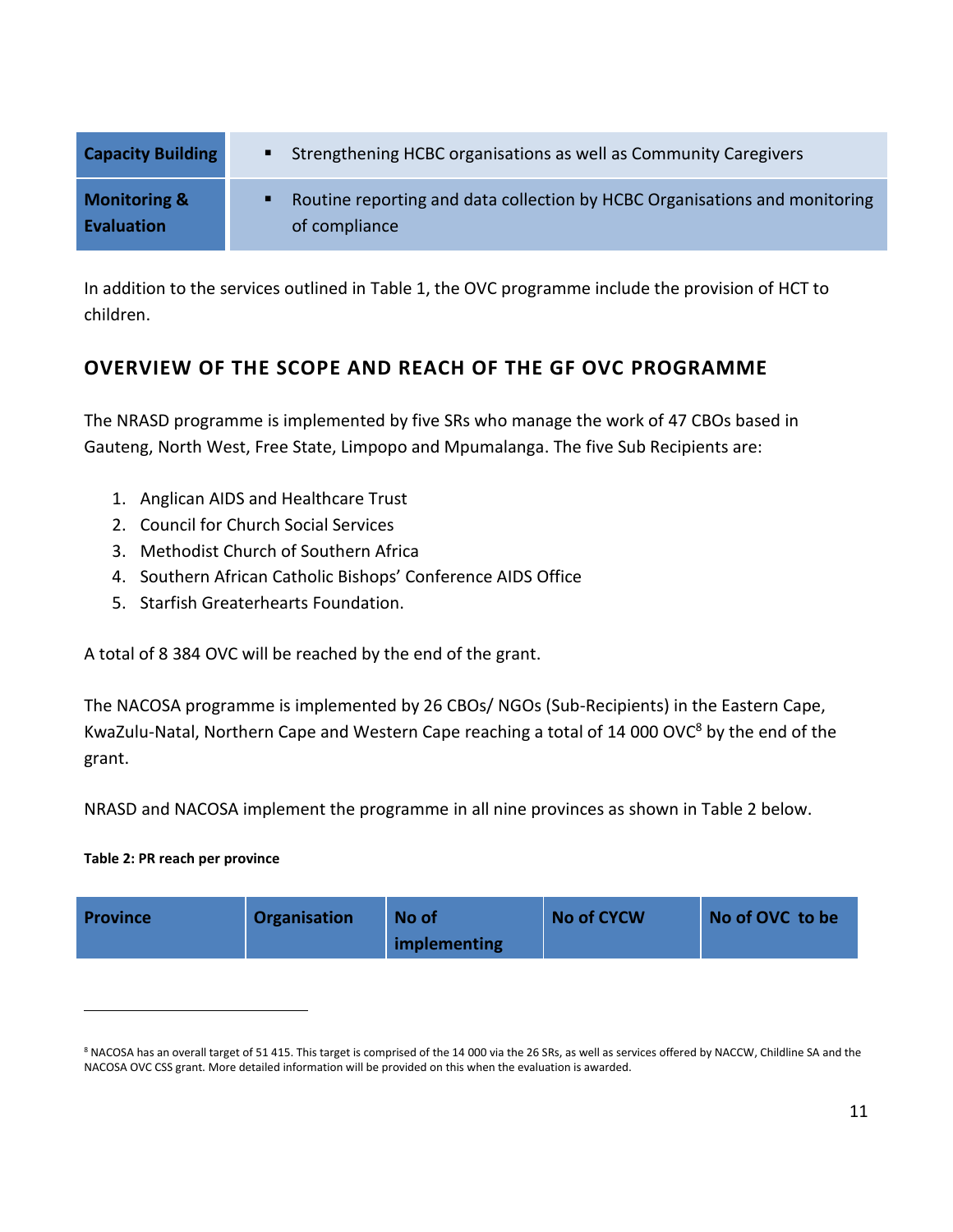|                      |               | sites          |     | reached |
|----------------------|---------------|----------------|-----|---------|
| <b>Eastern Cape</b>  | <b>NACOSA</b> | 8              | 100 | 4 0 0 0 |
| <b>Free State</b>    | <b>NRASD</b>  | 10             | 50  | 1528    |
| <b>Gauteng</b>       | <b>NRASD</b>  | $\overline{4}$ | 33  | 948     |
| <b>KwaZulu-Natal</b> | <b>NACOSA</b> | 11             | 130 | 5200    |
| <b>Limpopo</b>       | <b>NRASD</b>  | 12             | 84  | 2207    |
| <b>Mpumalanga</b>    | <b>NRASD</b>  | 16             | 92  | 2799    |
| <b>Northern Cape</b> | <b>NACOSA</b> | $\overline{3}$ | 55  | 2 2 0 0 |
| <b>North West</b>    | <b>NRASD</b>  | 5              | 31  | 902     |
| <b>Western Cape</b>  | <b>NACOSA</b> | $\overline{4}$ | 65  | 2 600   |
| <b>Totals</b>        |               |                |     | 22 3 84 |

Annex 2 provides a breakdown of the geographical areas where SRs and SSRs offer their services.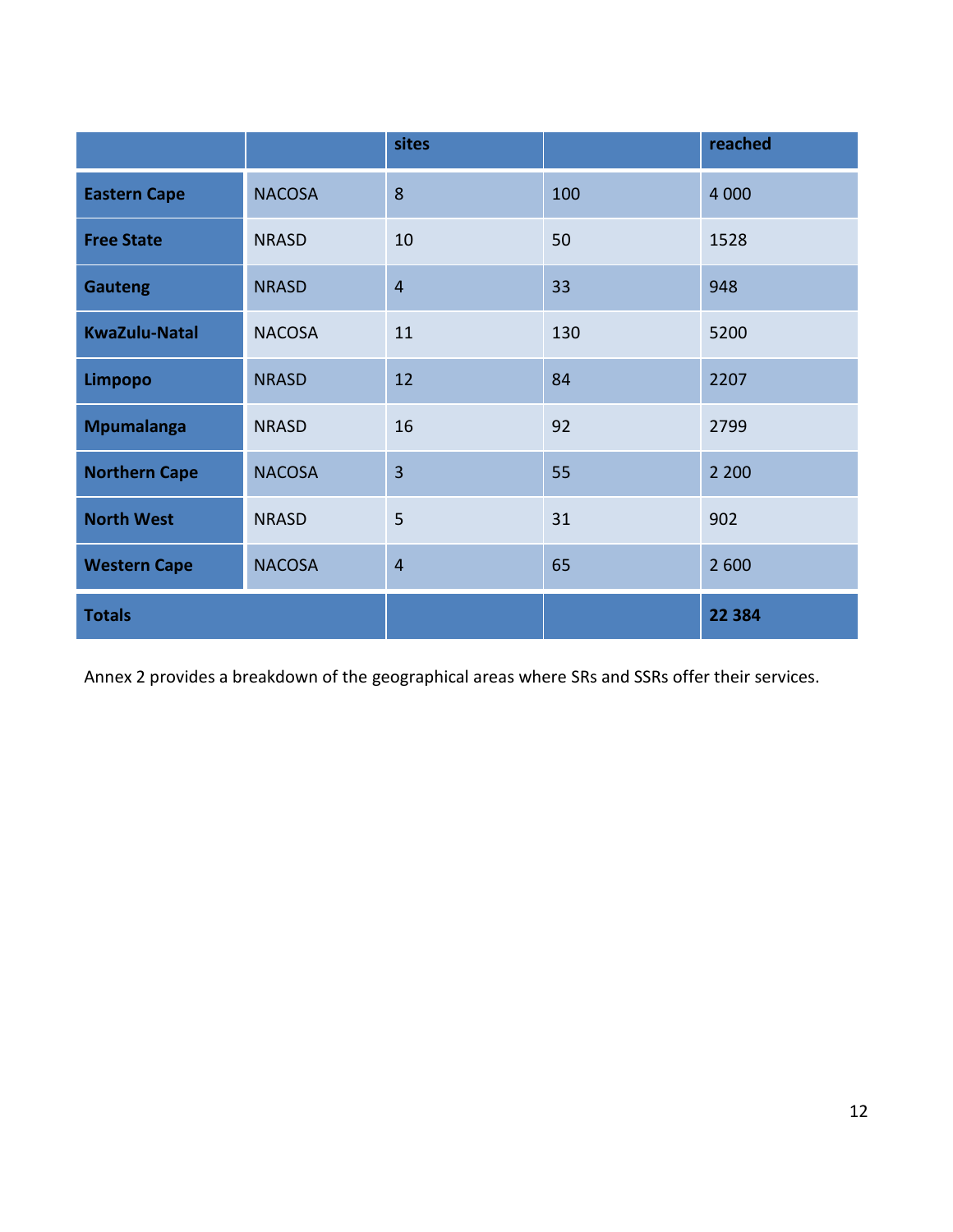## **3. EVALUATION SCOPE OF WORK**

### **EVALUATION PURPOSE AND OBJECTIVES**

The purpose of the evaluation is to assess the functioning of the OVC programme as a whole. The key evaluation objectives are:

- 1. To assess the effectiveness and efficiency of the OVC programme;
- 2. To review the OVC programme's exit and sustainability strategies; and
- 3. To review the OVC Programmes achievements.

The scope of the evaluation will be on the direct services provided to OVC`s and impact on their households and the evaluation includes all SRs and SSRs implementing direct services to OVC.

#### **1. Assessing effectiveness and efficiency**

The OVC Programme has been designed, taking into consideration DSD's different models for OVC care, as well as the funding goals and priorities of the Global Fund for OVC. Specifically the evaluation will assess whether organisations:

- have mechanism/ systems in place to identify and prioritise services to OVCs who are most in need of support;
- have mechanism/ systems in place that ensure that OVCs in their programme receive a package of support that is consistent with their needs;
- have strong referral pathways that ensure linkages to services;
- can show evidence of the improvement in the quality of life of OVC;
- can show evidence of any higher level social impact of the OVC programme in their broader community;
- offer a OVC programme that demonstrates a strong HIV prevention (primary and secondary) programme that appropriately addresses the risks and vulnerabilities of OVC;
- offer access to high quality HIV Counselling and Testing services;
- offer a OVC programme that demonstrates a programme that responds to the adherence needs of children who have tested HIV-positive; and
- have accurate and robust recording and reporting systems.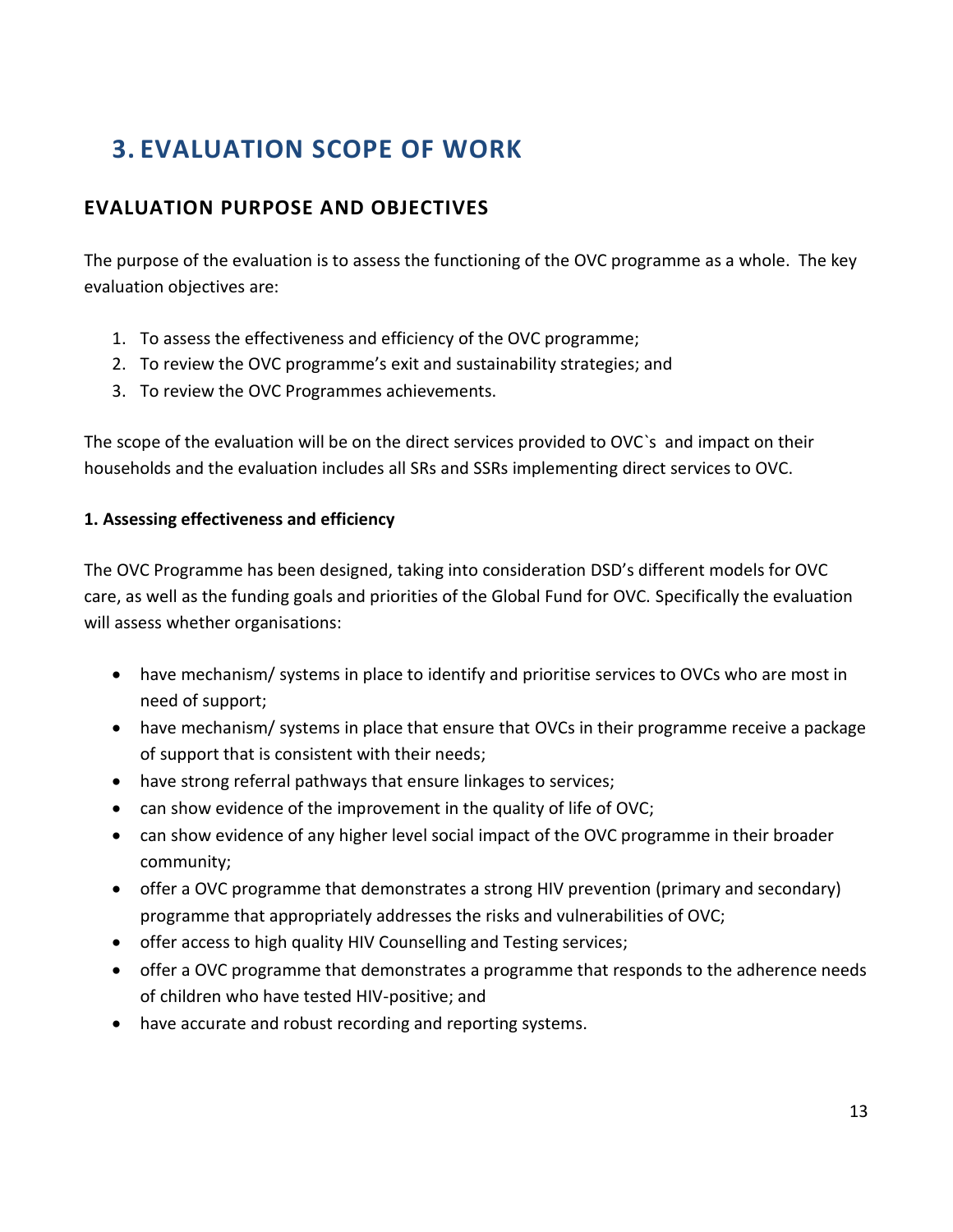The recommendations from the process and baseline evaluation which was undertaken in 2014/2015 should also be reviewed with respect to the implementation of this evaluation.

Source data: Selected organisations, Control organisations.

#### **2. Reviewing sustainability strategies**

The evaluation will assess if the programmes have defined sustainability strategies. This assessment should be at two level, specifically:

### **2.1 Explore whether the OVC services offered by the SRs has had a sustained positive impact on vulnerable households**

Describe how the SRs have contributed towards sustaining an improved quality of life for OVCs and their households in this programme and ensured that households have long-term and more sustained mechanisms that enable guardians to continue to support children. The evaluation should evaluate what SRs were funded to provide in this regard and the effectiveness of this. Furthermore, the evaluators should reflect on the sustainability efforts by NACOSA and NRASD to build capacity at the household level before the close out.

### **2.2 Explore whether the sustainability strategies of OVC SRs will ensure that they are able to continue rendering services at the end of Phase II (31 March 2016)**

To review the range of SR sustainability strategies to assess whether, when the GF funding for OVC programmes finishes, households who are in need of services continue to receive the support. For example, whether SRs have managed to secure new funders to support the existing programme and ensure continuity of services.

#### **3. Programmatic achievements**

To present the achievements of the OVC programme to date (Phase II), making use of baseline data, secondary data that has been reported to the PRs by the SRs and undergone on-site data verification by the PR. All SR data reported to the PRs will be included. Achievements could be geographic and focus on key indicators such as: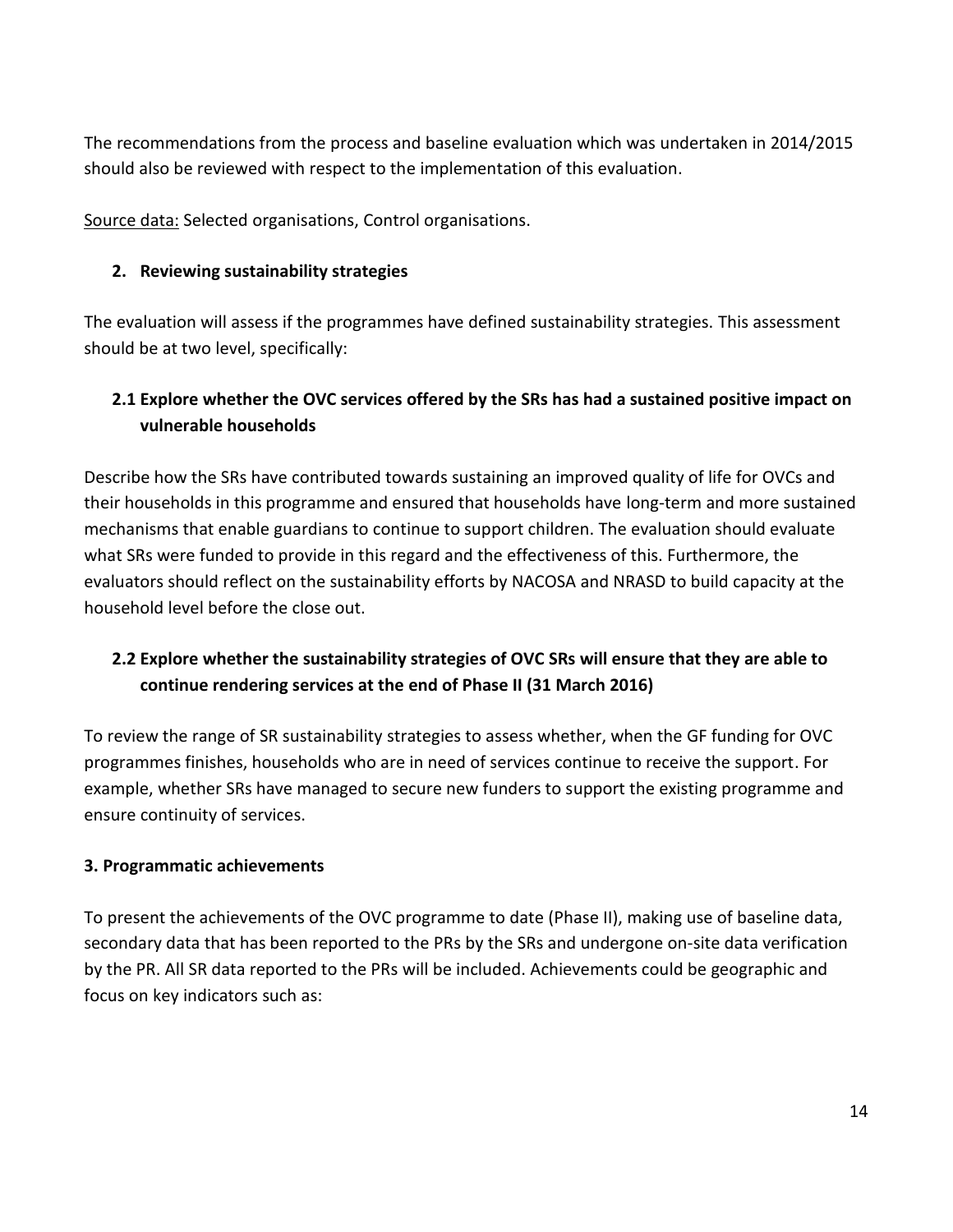- Number of OVC aged 0-17 years whose households received free basic external support in caring for the child
- Number and percentage of OVC that received an HIV test and know their test results

In addition, the evaluator should specifically reflect on the progress made by the PRs and SRs to implement recommendations from the last OVC evaluation.

Source data: PR Verified Monitoring Data, PR Key Informants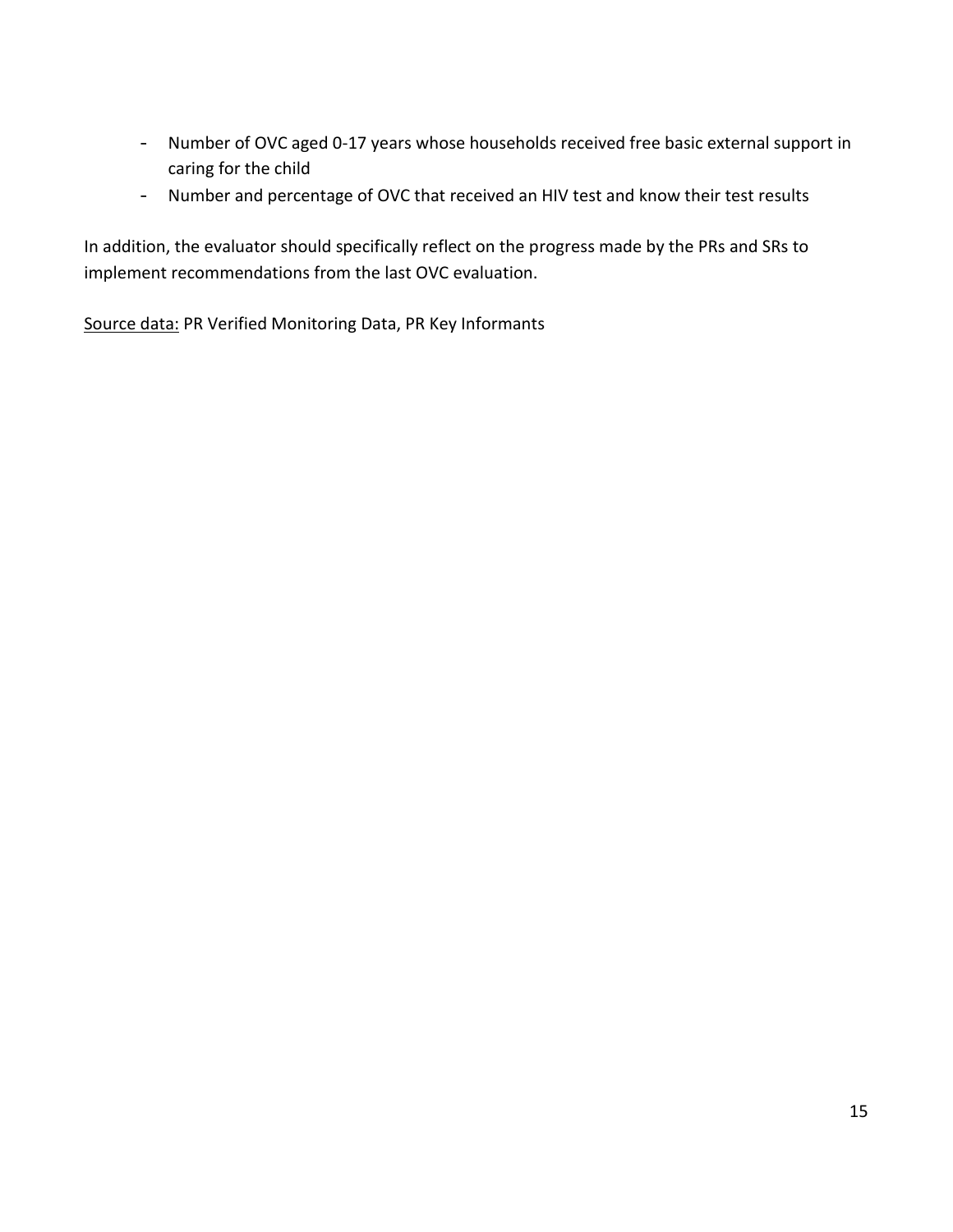## **4. EVALUATION METHODOLOGY**

### **EVALUATION DESIGN AND METHODOLOGY**

The evaluation should adopt a mixed method approach utilising both qualitative and quantitative methods. The evaluators should consider using a quasi-experimental design, using control groups, where appropriate. In using a quasi-experimental design, the evaluation does not seek to compare the OVC programmes of NRASD and NACOSA against one another, but to identify other organisations that could serve as control groups, for example, other organisations funded by DSD.

As part of the qualitative component the Technical Advisory Committee would like the evaluators to develop a set of 10 in-depth case studies that could provide greater insight into the programme successes, highlighting lessons learnt.

The evaluators will benefit from the evaluation protocol and evaluation tools (questionnaires, focus groups and key informant interviews ) from the process and baseline evaluation undertaken in 2014/15. These tools can be refined and adapted where necessary.

Participants of the evaluation, at community level, could include; OVC, their primary caregiver, community caregivers and managers of OVC organisations and local DSD officials. Further sampling could include interviews with PRs, the GF and DSD. Review of programmatic data (from reports) and review of other studies/research should also be included.

A baseline survey questionnaire should be administered to OVC and their primary caregivers. The questionnaire was administered in the process and baseline evaluation and the evaluators will be required to use it. The tool is based on the MEASURE evaluation toolkit [\(http://www.cpc.unc.edu/measure/our-work/ovc/ovc-program-evaluation-tool-kit](http://www.cpc.unc.edu/measure/our-work/ovc/ovc-program-evaluation-tool-kit) [http://www.cpc.unc.edu/measure/our-work/ovc/ovc-program-evaluation-tool-kit\)](http://www.cpc.unc.edu/measure/our-work/ovc/ovc-program-evaluation-tool-kit).

### **EVALUATION QUESTIONS AND CRITERIA**

The evaluation will focus on the following key questions provided in the table below. Please note these are suggestions and the questions will be finalised in consultation with the evaluators and will be signed off by the Technical Advisory Committee overseeing the evaluation. The finalised evaluation questions will appear in the evaluation protocol.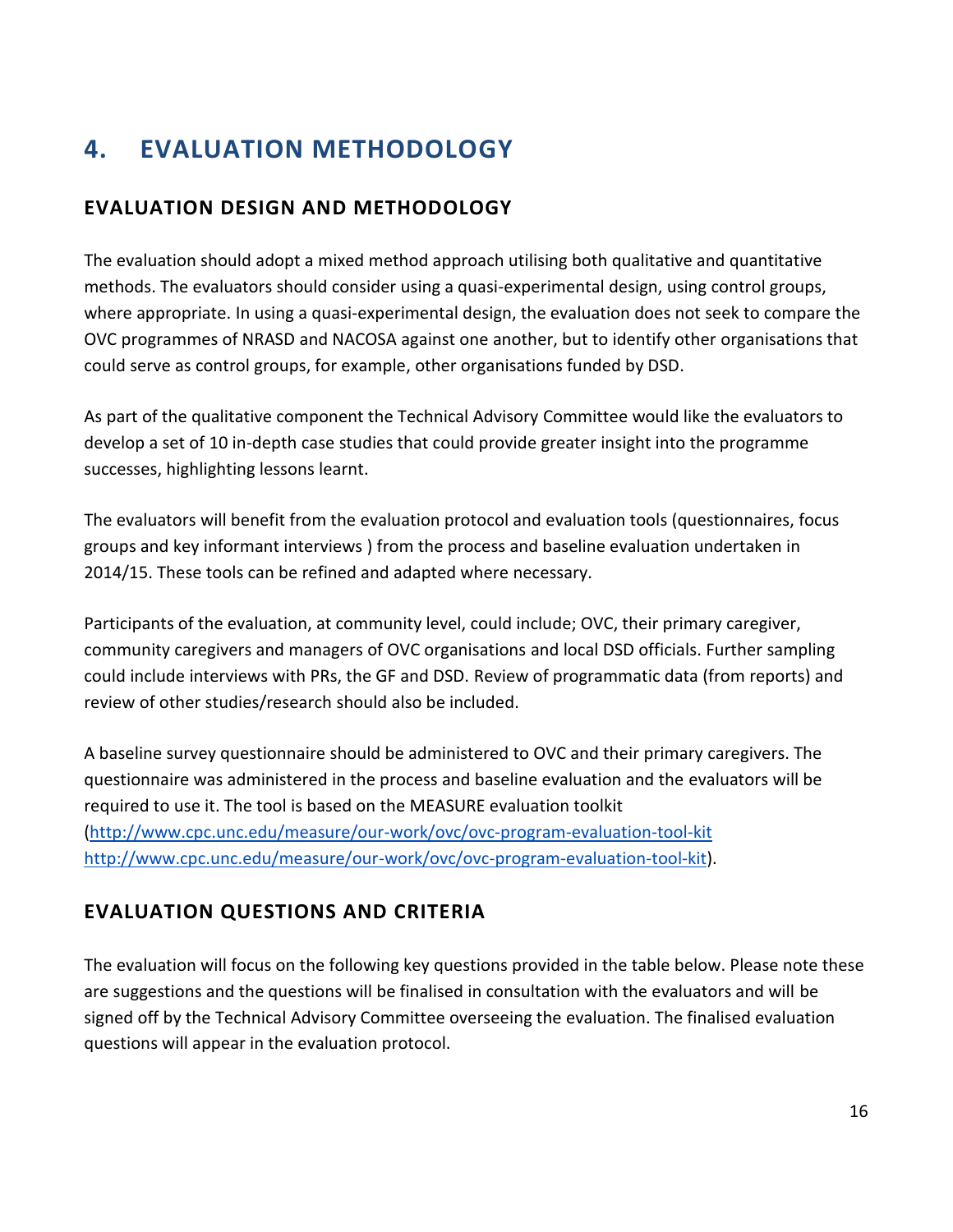#### **Table 3: Evaluation Criteria**

| <b>Evaluation</b><br><b>Criteria</b> | <b>Key Questions</b>                                                                                                                                                                                                                                                                                                                                                                                                                                                                                                                                                                                                                               | <b>Source</b>                                                                                                                                             |
|--------------------------------------|----------------------------------------------------------------------------------------------------------------------------------------------------------------------------------------------------------------------------------------------------------------------------------------------------------------------------------------------------------------------------------------------------------------------------------------------------------------------------------------------------------------------------------------------------------------------------------------------------------------------------------------------------|-----------------------------------------------------------------------------------------------------------------------------------------------------------|
| <b>Relevance</b>                     | What are the needs of OVC and their primary<br>п<br>caregivers?<br>To what extent are the programme objectives and<br>п<br>services correctly addressing the problems and real<br>needs of OVC and their primary caregivers?<br>To what extent are the intended outputs and<br>п<br>outcomes of the programme consistent with the needs<br>of OVCs and their primary caregivers?<br>What services have been implemented?<br>п<br>What has been the impact of the HCT programme on<br>п<br>SRs, OVCs and their caregivers?                                                                                                                          | <b>OVC Assessment</b><br>Tools OVC<br>Primary caregivers<br>Community<br>caregivers<br><b>Project Documents</b><br>(eg. Care plans,<br>services received) |
| <b>Effectiveness</b>                 | To what extent have outputs and activities been<br>п<br>delivered? If these have not been achieved, why not?<br>What is the quality of the services implemented?<br>п<br>What are the gaps in services?<br>п<br>What improvements could be made in terms of service<br>п<br>delivery and implementation?<br>What best practices can be documented with regard to<br>п<br>service delivery and implementation?<br>What systems are in place to ensure linkages to<br>п<br>existing government support, i.e. foster and child<br>grants, ART, food security programmes?<br>How many grants are accessed and what are the<br>п<br>barriers to access? | Programme Staff<br>Project monitoring<br>data<br><b>OVC</b><br><b>OVC</b> primary<br>caregivers                                                           |
| <b>Efficiency</b>                    | To what extent have the grant resources been utilised<br>for the delivery of activities?<br>Is the programme cost-efficient?<br>п<br>Does the programme use the least costly resources<br>п<br>possible in order to achieve the desired results?<br>To show evidence of the improvement in the quality                                                                                                                                                                                                                                                                                                                                             | Programme staff<br>Project finance and<br>monitoring data                                                                                                 |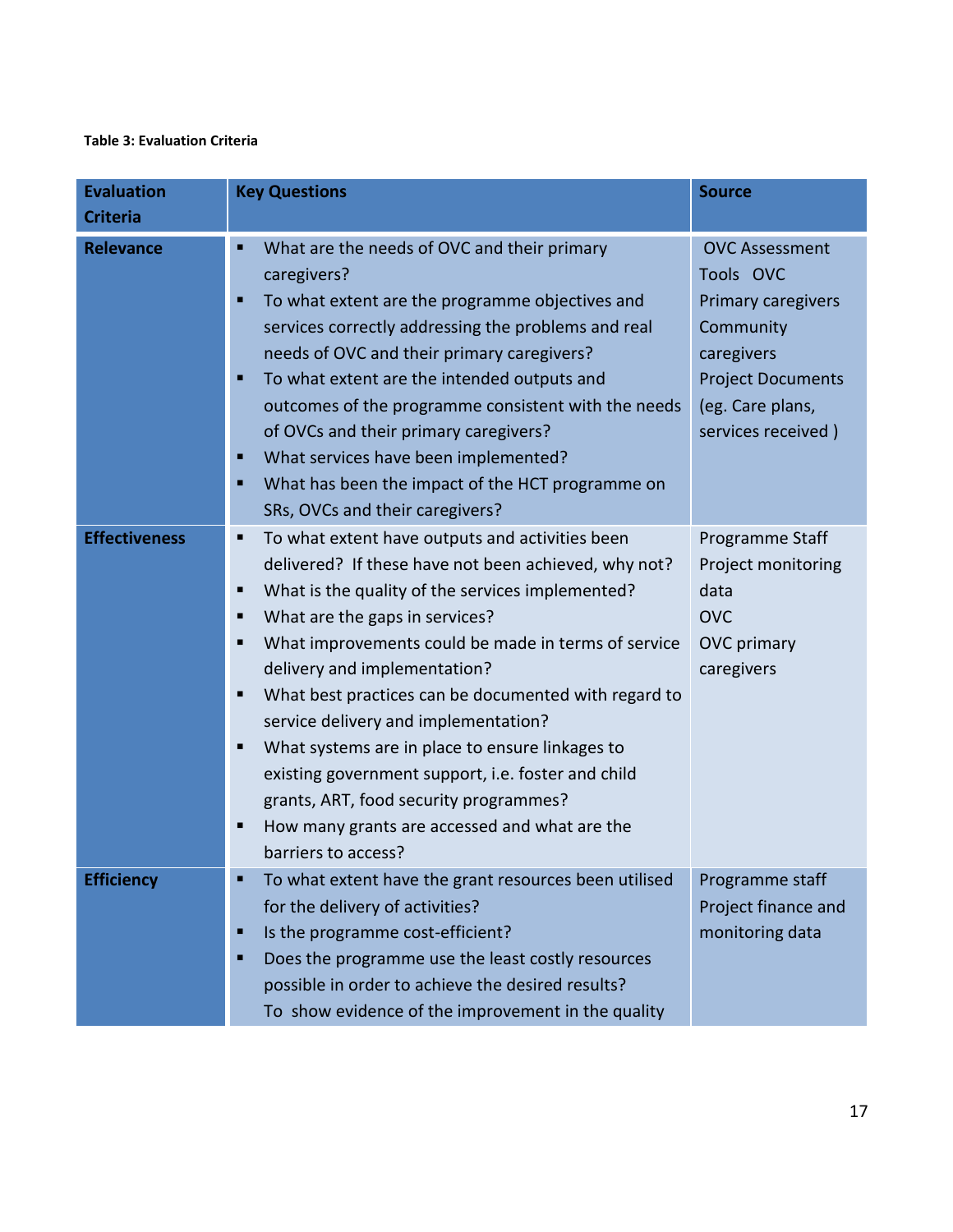|                              | of life of OVC                                                                                                                                                                                                                                                                                                                     |                                                                   |
|------------------------------|------------------------------------------------------------------------------------------------------------------------------------------------------------------------------------------------------------------------------------------------------------------------------------------------------------------------------------|-------------------------------------------------------------------|
| <b>Sustainability</b>        | Programme staff                                                                                                                                                                                                                                                                                                                    |                                                                   |
|                              | How well do the PR's programmes link to the DSD's<br>п<br>plan for sustainability, i,e. beyond existing external<br>funding sources?                                                                                                                                                                                               | Local DSD official                                                |
| <b>Monitoring</b><br>systems | What systems are in place to<br>identify and prioritise OVCs who are most in<br>$\circ$<br>need of support,<br>ensure that funding sources (DSD, GF or other<br>$\circ$<br>sources) are not duplicative,<br>accurately record and report on their activities.<br>$\circ$                                                           |                                                                   |
| <b>Gender</b>                | How well adapted is the programme to respond to the<br>п<br>needs of girls affected and infected by HIV and or the<br>boy child with regard to sexual behaviour?<br>Does the programme address harmful gender norms?<br>п<br>What specific activities could support the programme<br>п<br>to address gender issues?                | Programme staff<br><b>OVC</b><br><b>OVC</b> primary<br>caregivers |
| <b>Outcome status</b>        | What is the current status of OVC in terms of well-<br>being and resilience indicators?<br>What is the current status of OVC caregivers in their<br>п<br>ability to meet basic needs?<br>What are the characteristics of children and their<br>π<br>primary caregivers in terms of health, protection, and<br>psychosocial status? | <b>OVC</b><br><b>OVC</b> primary<br>caregivers                    |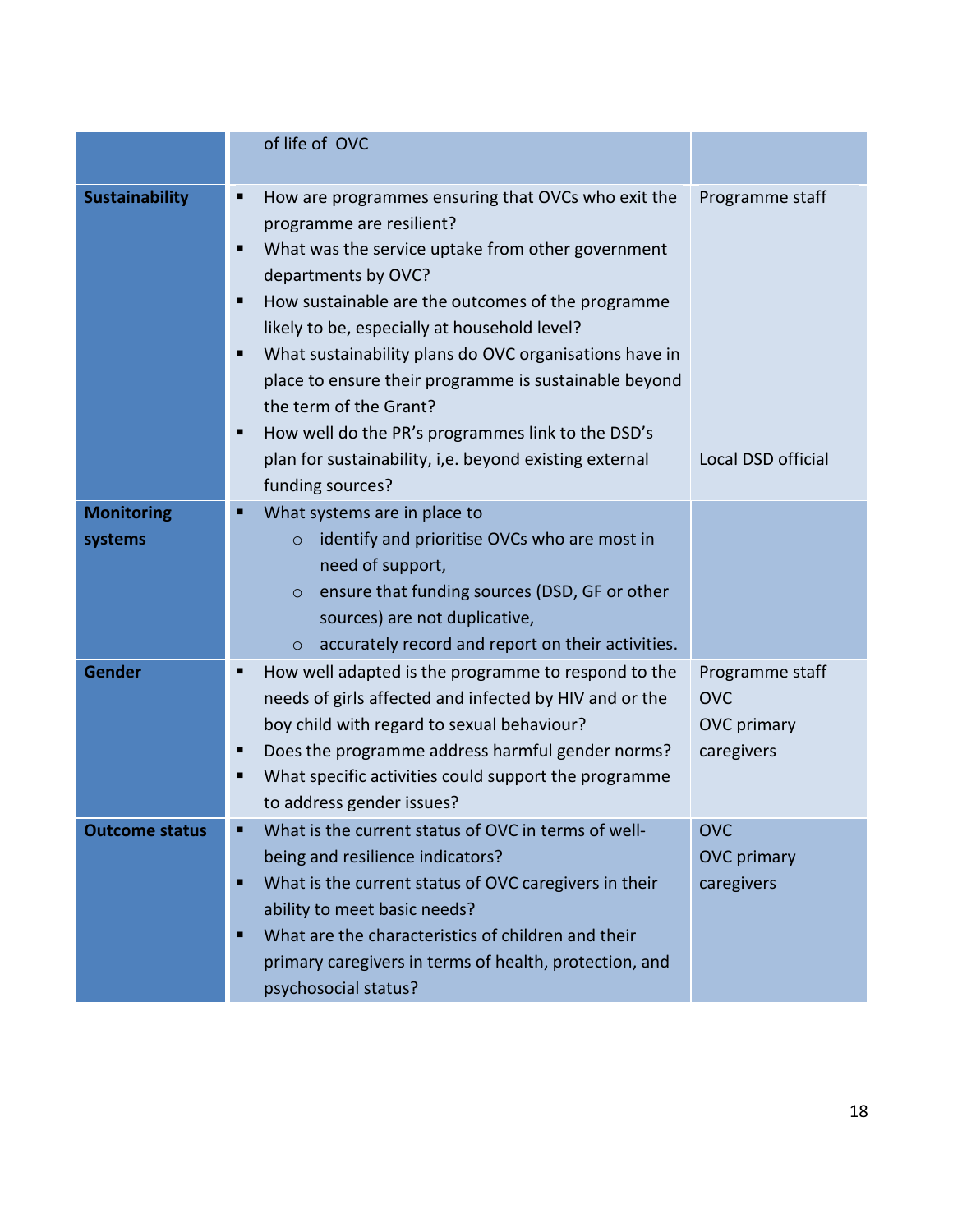### **SAMPLING**

It should be noted that the the process and baseline evaluation undertaken in 2014/ 2015 sampled all NRASD and NACOSA sites. The Technical Advisory Committee are open to other sampling approaches however the rationale behind the suggested sampling strategy should be robust.

The evaluators should consider the most appropriate sample size and sampling approach taking into consideration the following;

- Representivity of the cohort of organisations to ensure there is good geographical coverage/ nuances, types of organisations (CBO vs NGO)
- Data to be collected per site and time needed to collect sufficient data
- Mix of NRASD and NACOSA funded organisations
- Control organisations DSD funded organisations
- A cost effective evaluation budget

Where the same SRs are selected, the Technical Advisory Committee would like the evaluators to, as far as possible, find the same CYCWs and beneficiaries to be interviewed in the baseline.

For the data collection at organisational level, the sample should reflect that it has target the most appropriate OVC programme staff, ensuring a range of the cadres of staff have been included.

The sampling strategy should reflect key interviews with national stakeholders in the OVC sector, for example; DSD, NACCA, UNICEF, Yezingane Network as well as interviews with the PRs, and large SRs.

A new component to this evaluation places additional focus on the qualitative element of the evaluation. The evaluators will be expected to make recommendations, based on the quantitative fuindings, of possible case studies. The Technical Advisory Committee would give final approval for the final selection of case studies. The case studies should reflect an in-depth robust understanding of the subject matter.

The ideas outlined above are suggestions and the final sample design for the evaluation will be further developed by the evaluator with input from Technical Advisory Committee.

Evaluators must provide a detailed explanation of measures that will be undertaken to ensure that all participants' identity remains anonymous and that they are protected from harm at each stage of the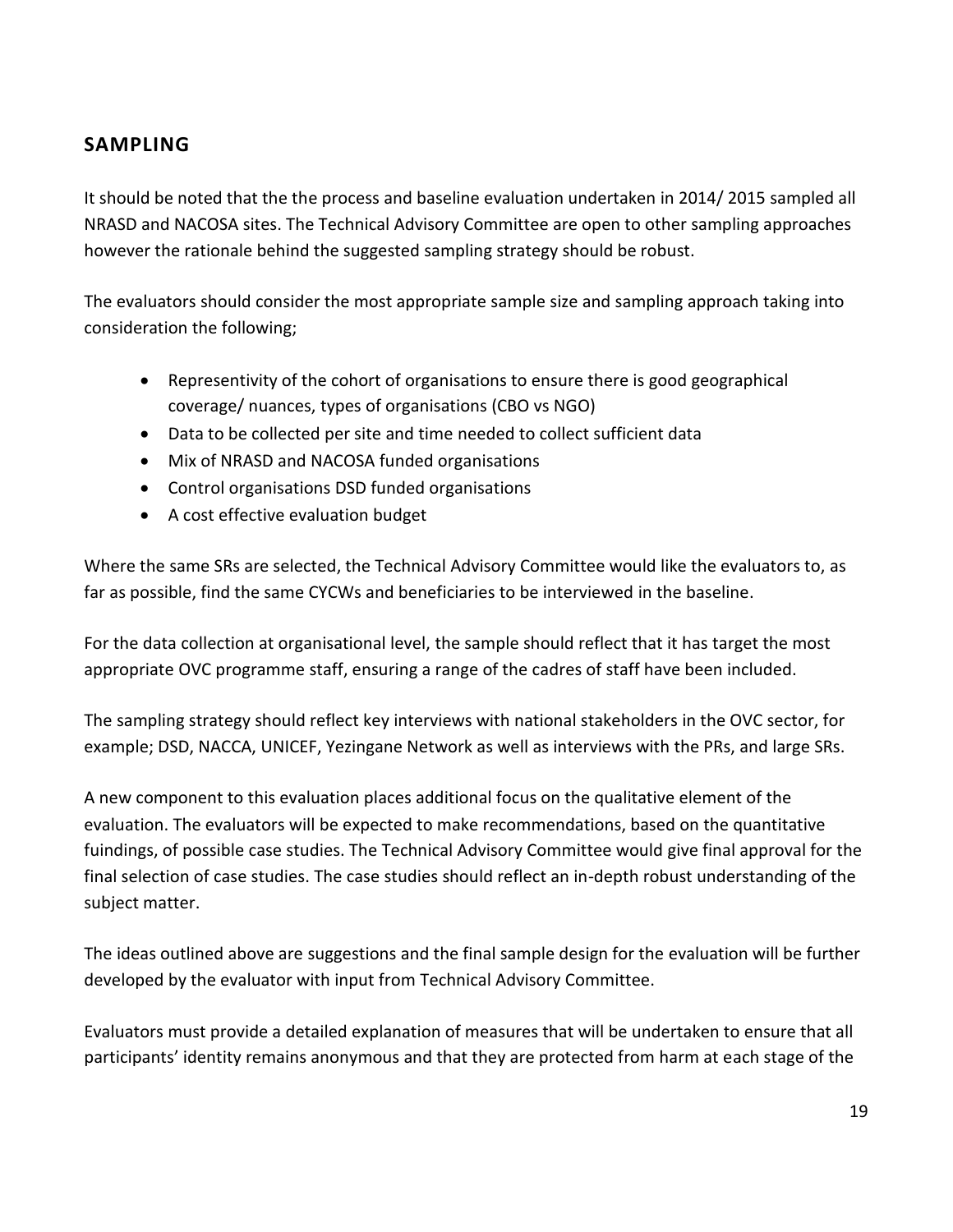evaluation. Applicants must illustrate the ethical procedures and principles that will be implemented as part of the evaluation processes, for example, consent and assent from OVC and their caregivers should obtained. The approval from a reputable ethics review board must be obtained. For the process and baseline evaluation, ethics approval was obtained from the HSRC ethics board.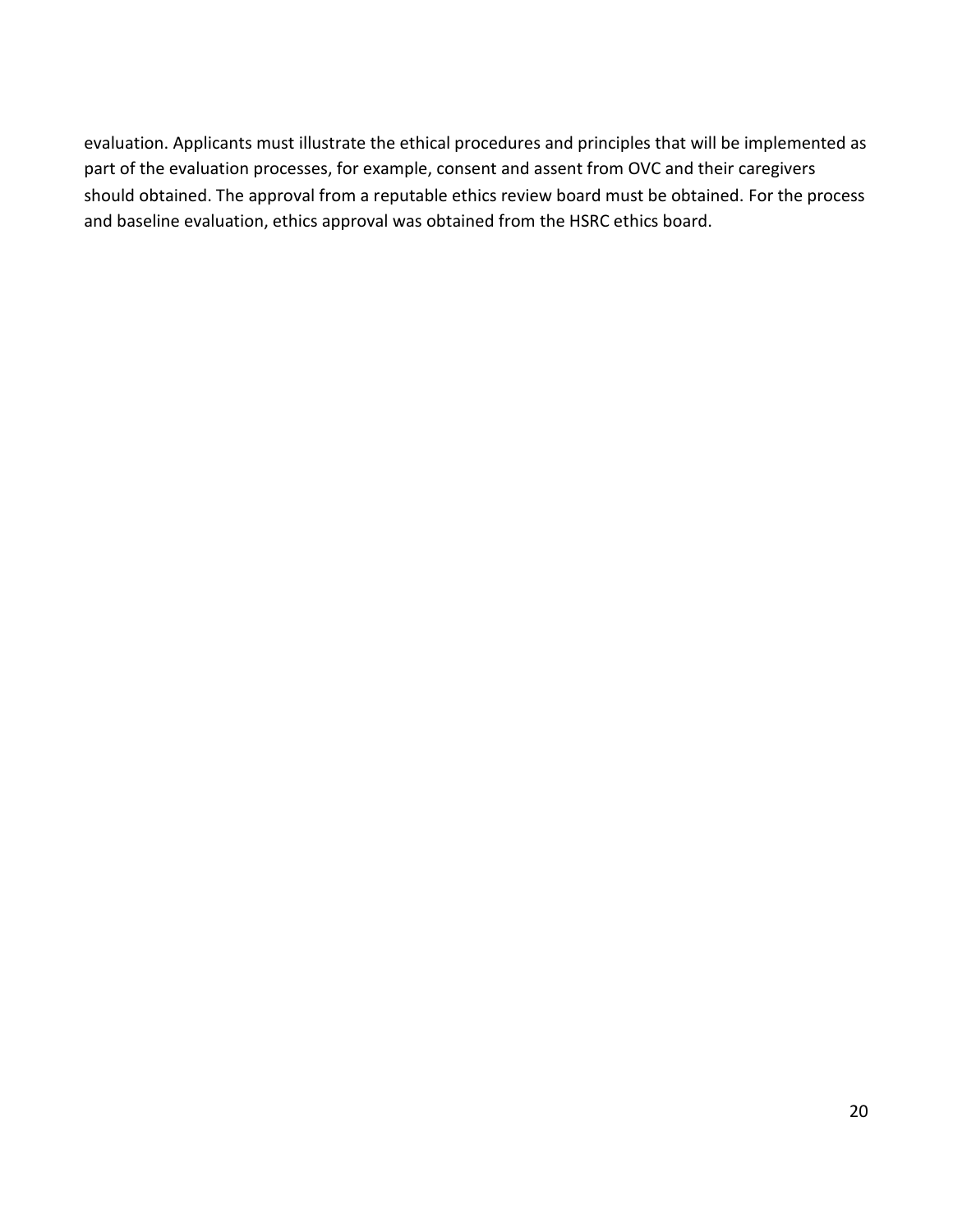## **3. EVALUATION DELIVERABLES**

Note, the final report will provide findings on the key evaluation questions. The outcomes evaluation will present the new data and will reflect on the findings from the process and make a comparison to the baseline data. The dataset and all final tools (MEASURE and qualitative tools) will be provided as appendices.

#### **DELIVERABLES**

The main outputs of the evaluation are:

- Deliverable 1. Evaluation workplan
- Deliverable 2: Evaluation protocol with tools
- Deliverable 3. Ethics approval
- Deliverable 4. Fieldwork report
- Deliverable 5. Draft evaluation report
- Deliverable 6. Dataset with code book
- Deliverable 7. Second draft
- Deliverable 8. Workshop of presentation of findings
- Deliverable 9. Final evaluation report with executive summary

### **REPORT FORMAT**

The following report format will be the minimum requirement for this detailed report: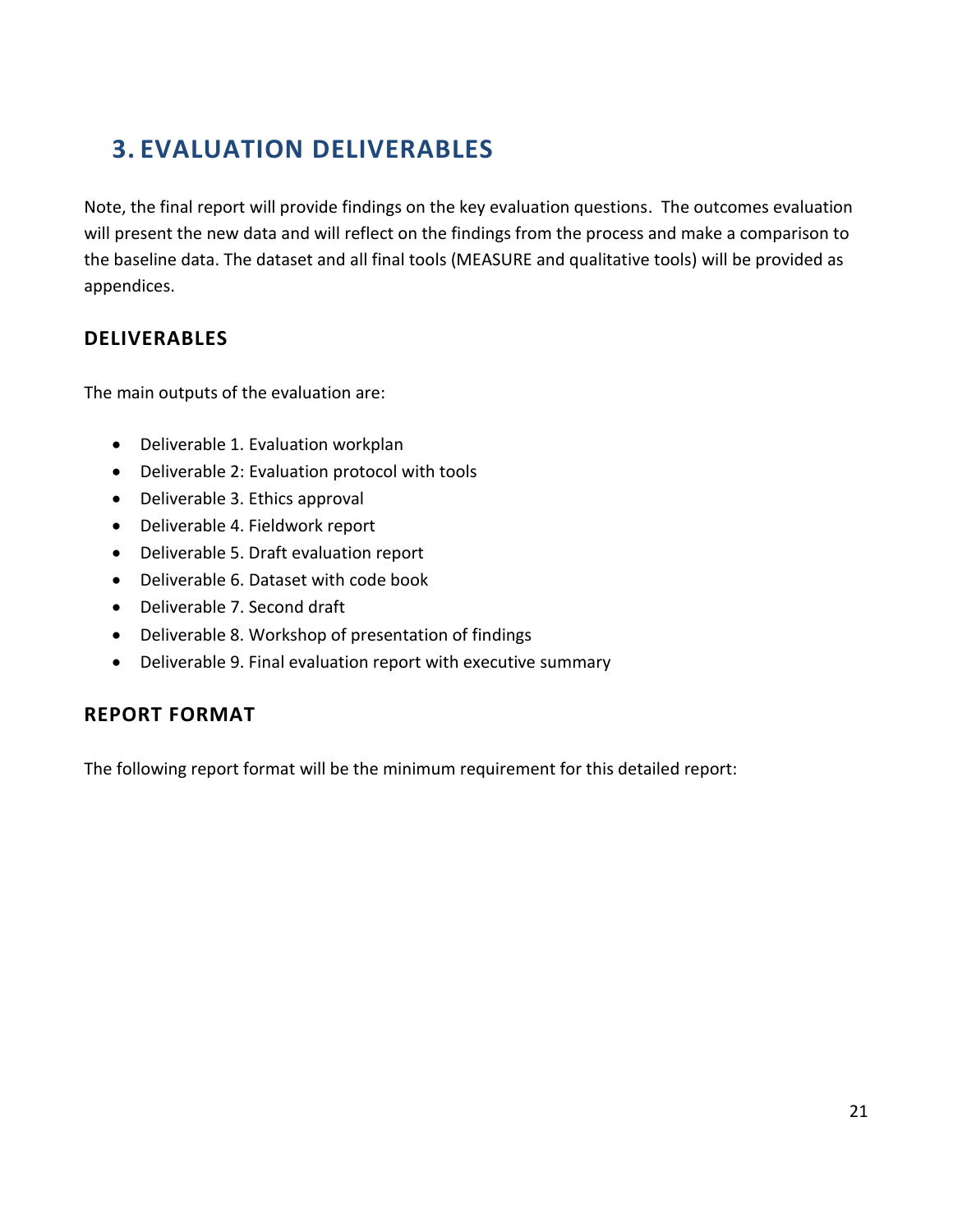| <b>SECTION</b>                                 | <b>TO INCLUDE</b>                                                                                                                                                                                                                                                                                                                                                                                                                                                                                                                   |
|------------------------------------------------|-------------------------------------------------------------------------------------------------------------------------------------------------------------------------------------------------------------------------------------------------------------------------------------------------------------------------------------------------------------------------------------------------------------------------------------------------------------------------------------------------------------------------------------|
| <b>Report Cover</b>                            | Title of report, date, NACOSA, NRASD and Global Fund required<br>logos, contract number                                                                                                                                                                                                                                                                                                                                                                                                                                             |
| <b>Title Page</b>                              | Title of project<br>Authors of report<br>DSD, NACOSA, NRASD and Global Funds' name and logos<br>according to Marking guidelines<br>Date of report                                                                                                                                                                                                                                                                                                                                                                                   |
| <b>Executive Summary</b>                       | Summary of objectives, when data was collected, target groups,<br>description of data collection tools and methods<br>Summary of key findings - evaluation and baseline<br>Summary of lessons learnt, best practices and<br>recommendations in bullet format                                                                                                                                                                                                                                                                        |
| <b>Table of Contents</b>                       | Including page numbers<br>Glossary of key terms (incl. indicator, result, output, outcome,<br>impact, impact evaluation and performance evaluation)<br>List of tables and / or figures and page numbers                                                                                                                                                                                                                                                                                                                             |
| Background                                     | Include a brief program description<br>Describe the role of the evaluation in project implementation,<br>relationship to other data collection methods being used,<br>concisely describe the context in which the evaluation took<br>place<br>Include map of the relevant geographic area(s)                                                                                                                                                                                                                                        |
| <b>Evaluation purpose</b><br>and key questions | Describe the purpose of the evaluation<br>Outline the key evaluation questions and related sub questions                                                                                                                                                                                                                                                                                                                                                                                                                            |
| Methods                                        | Briefly describe the evaluation approach and design<br>Describe the sampling methods applied<br>Describe the data collection methods employed (include a<br>description of where and how data were collected, quality<br>assurance measures, length of data collection process and<br>problems encountered in conducting research<br>Describe the ethical considerations and provisions made to<br>ensure participant protection and adhere to established ethical<br>standards<br>Present demographics of participants/respondents |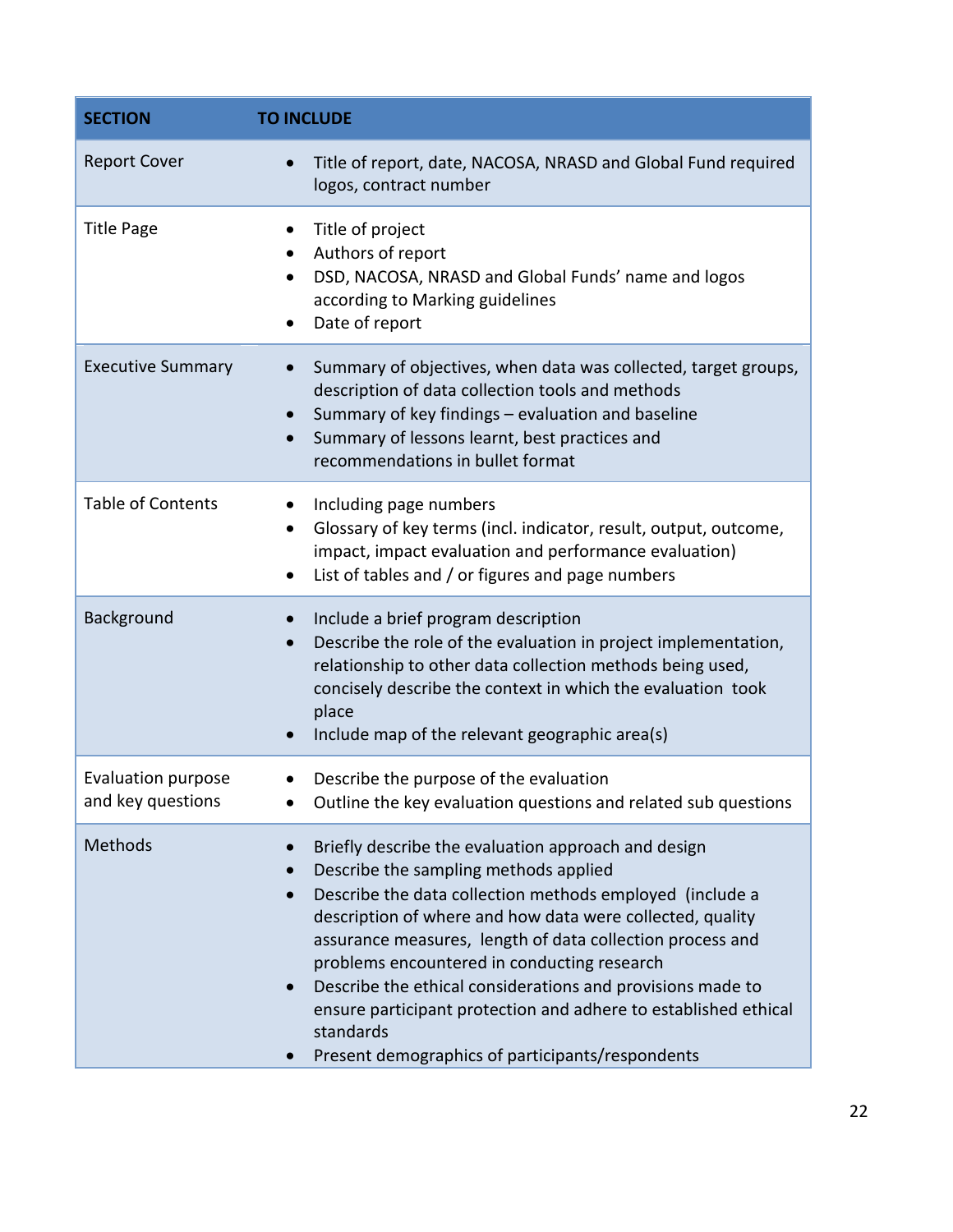|                                                          | Describe what methods were used to analyse the data<br>$\bullet$<br>Describe the study limitations<br>$\bullet$                                                                                                                                                                                                                                                                                                                                                                                                                                         |
|----------------------------------------------------------|---------------------------------------------------------------------------------------------------------------------------------------------------------------------------------------------------------------------------------------------------------------------------------------------------------------------------------------------------------------------------------------------------------------------------------------------------------------------------------------------------------------------------------------------------------|
| Research Findings;<br>Discussion and<br>Interpretation   | Present data organised around key questions or main ideas in<br>$\bullet$<br>the surveys/interviews and combine qualitative with<br>Quantitative data (with descriptive summaries, use quotations<br>where necessary)<br>For each evaluation question, describe findings and their<br>$\bullet$<br>meanings in the context of the project, with highlights of<br>unexpected findings, discuss potential problems with the data<br>Compare findings to other relevant empirical data if available<br>Provide key baseline findings to inform programming |
| Recommendations,<br>best practices and<br>lessons learnt | Provide a detailed list of recommendations (with explanations)<br>$\bullet$<br>for programme implementation, policy implications, possible<br>redesign etc.<br>Provide a detailed list of best practices identified<br>$\bullet$<br>Provide a detailed list of lessons learnt.<br>$\bullet$                                                                                                                                                                                                                                                             |
| <b>Case Studies</b>                                      | Detailed case studies per site                                                                                                                                                                                                                                                                                                                                                                                                                                                                                                                          |
| Annexes                                                  | Detailed sampling strategy<br>Data collection tools and tools used to address ethical data<br>collection<br>Extracts of tables from statistical data analysis process<br>$\bullet$<br>The final survey dataset with value and variable labels and / or a<br>$\bullet$<br>data dictionary<br>The finalised tools (RSQA, MEASURE and any other)<br>$\bullet$<br>Baseline dataset and code book                                                                                                                                                            |

### **QUALITY ASSESSMENT OF EVALUATION**

The evaluation should assist NACOSA and NRASD in their objective to ensure evidence based programming and accordingly take the following quality assessment questions into account in the final presentation of the report:

1. Addressed a Clearly Focused Issue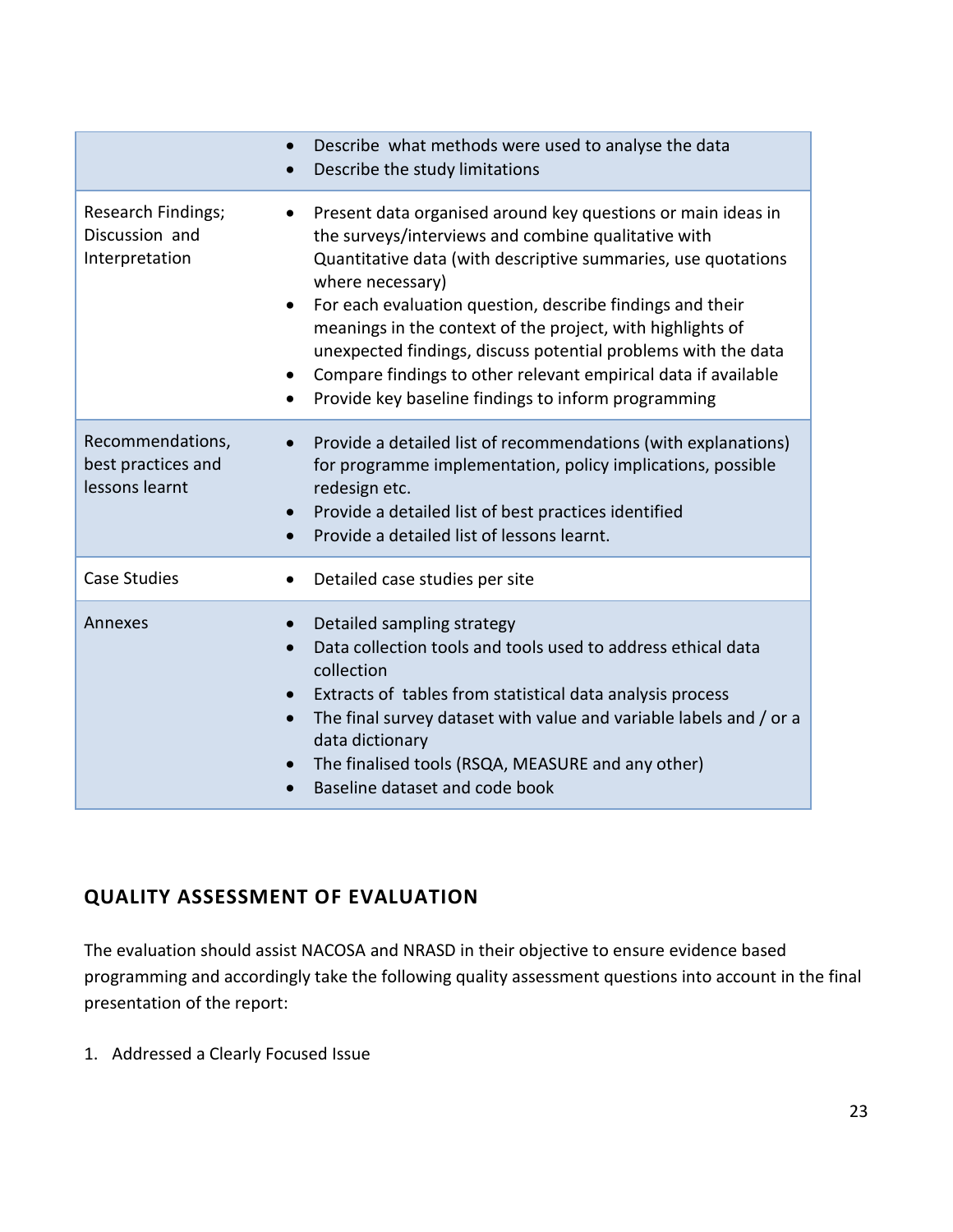Was there adequate information on:

- Purpose of the review and/or rationale of the study
- Research question to be answered
- Previous data or theory on study population, context or issue of study

#### 2. Methodology

- Search of review materials was taken from multiple sources
- Specified inclusion and exclusion criteria to reduce biased sampling
- Methodology was carried out systematically
- Included published and unpublished literature
- Appears to represent an exhaustive collection of materials

#### 3. Analysis

- Review examines multiple aspects of the issue across body of literature
- Described analytical process and tools including framework for analysis
- Thorough reporting of the results and key findings
- Takes into account the strength of the evidence in information collected

#### 4. Review

- Reported findings are well substantiated by information presented
- Discussion of study implications for policy or programming
- Discussion of study limitations or biases, including contradictory findings
- Identified areas for further research or review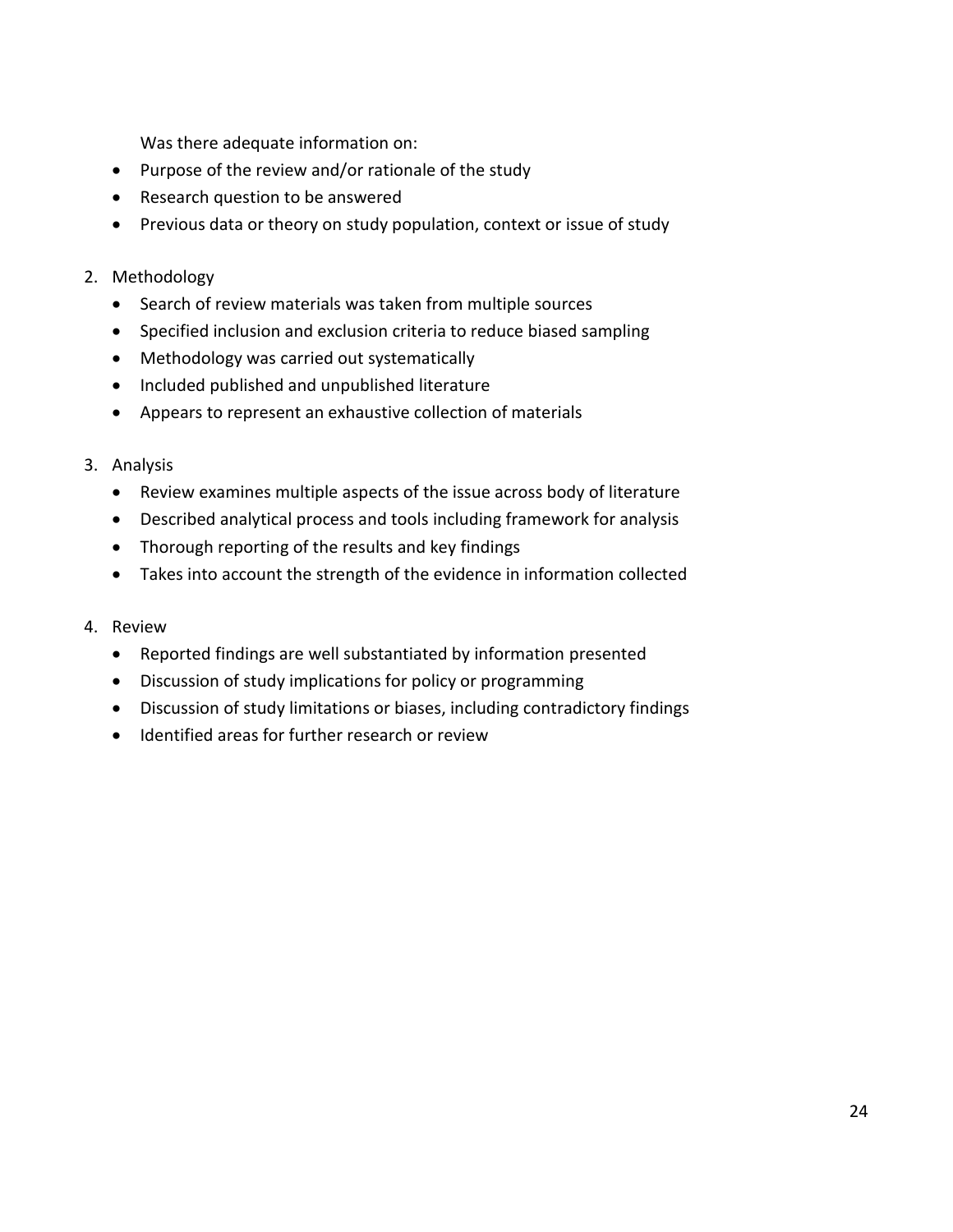## **4. MANAGEMENT ARRANGEMENT AND WORK PLAN**

Overall the evaluation will be monitored by the National Department of Social Development. The evaluation will be managed via a Technical Advisory Committee, which will comprise of representatives from DSD, NRASD, and NACOSA who will hold regular meetings at key points in the life of the evaluation. For example;

- **1.** Selection of Service Provider
- **2.** Contract negotiation with the Service Provider
- **3.** Briefing of the Service Provider
- **4.** Review of evaluation protocol
- **5.** Monitoring and review of evaluation progress
- **6.** Review of all drafts of the evaluation report.

The contractual arrangements will be a joint venture of NRASD & NACOSA.

Table 4 below provides a description of the roles and responsibilities for evaluation team members, evaluation stakeholders and partners.

#### **Table 4: Roles and Responsibilities**

| Stakeholder                | Main Role                                                                                                                                                                                                                                                                                                                                                                                                                                                                                                                                                                                                                                                                                                                                                                                                                                                   |
|----------------------------|-------------------------------------------------------------------------------------------------------------------------------------------------------------------------------------------------------------------------------------------------------------------------------------------------------------------------------------------------------------------------------------------------------------------------------------------------------------------------------------------------------------------------------------------------------------------------------------------------------------------------------------------------------------------------------------------------------------------------------------------------------------------------------------------------------------------------------------------------------------|
| <b>External Evaluators</b> | Develop the evaluation design and key measures for each<br>$\bullet$<br>evaluation question.<br>Develop the data collection and sampling strategy.<br>$\bullet$<br>Review the quantitative data collection instruments from<br>$\bullet$<br>the 2014/5 evaluation and adapt as necessary. Train data<br>collectors in the quantitative data collection tools,<br>Develop the qualitative data collection instruments.<br>$\bullet$<br>Developing data analysis strategy.<br>$\bullet$<br>Pre-test qualitative instruments and train data collectors.<br>$\bullet$<br>Logistical and travel arrangements for field work to sampled<br>$\bullet$<br>organisations<br>Undertake the evaluation data collection process.<br>$\bullet$<br>Prepare data and undertake comprehensive data analysis.<br>$\bullet$<br>Formulate the key findings and recommendation. |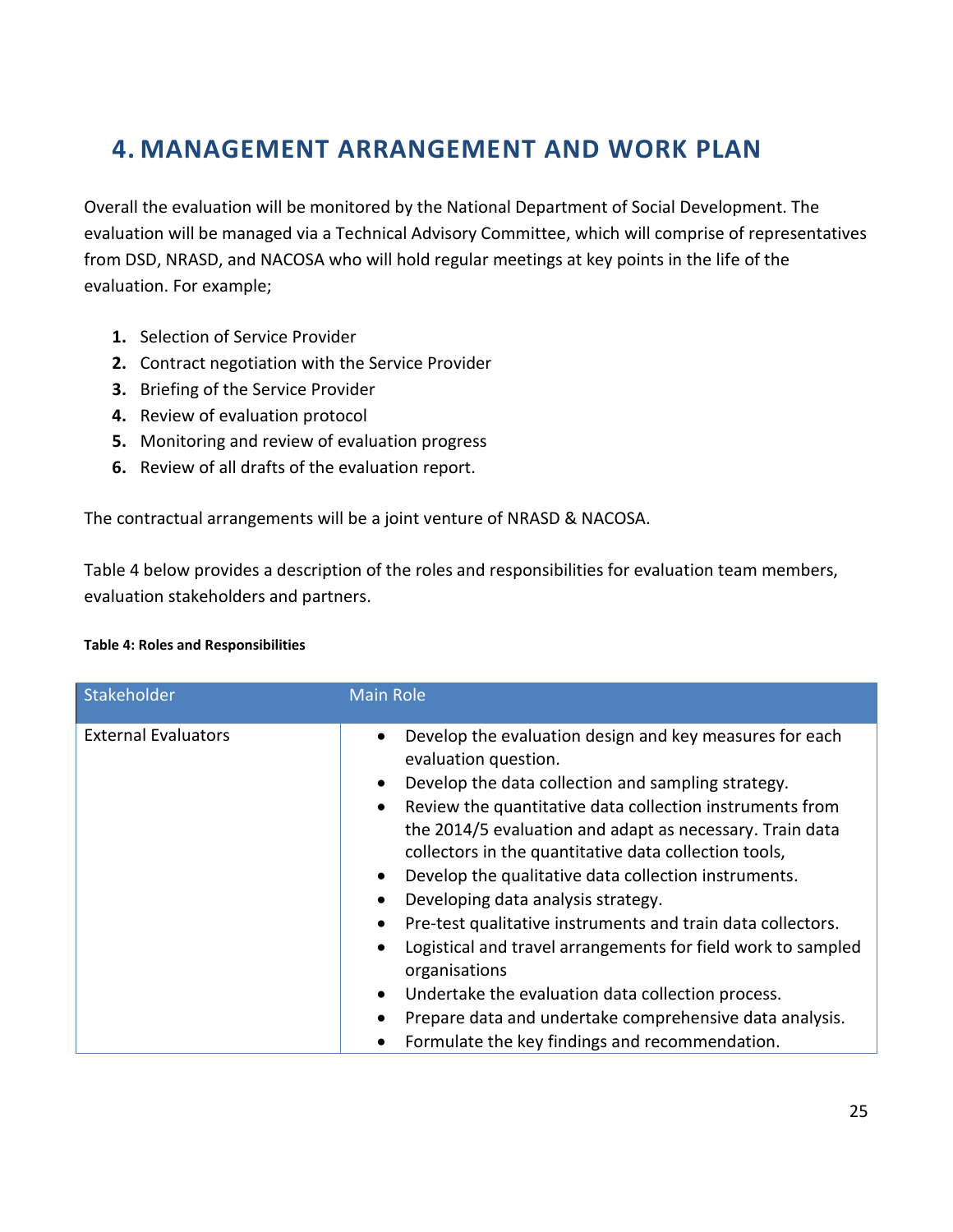|                                                                                                                                                   | Prepare reports; identify major findings, develop<br>$\bullet$<br>recommendations.                                                                                                                                                                                                                                                                                                                                                                                                                                                                                                                                                                                                                                                       |
|---------------------------------------------------------------------------------------------------------------------------------------------------|------------------------------------------------------------------------------------------------------------------------------------------------------------------------------------------------------------------------------------------------------------------------------------------------------------------------------------------------------------------------------------------------------------------------------------------------------------------------------------------------------------------------------------------------------------------------------------------------------------------------------------------------------------------------------------------------------------------------------------------|
| NACOSA, NRASD and<br>organisations'<br><b>Programme Managers</b><br>Programme staff,<br>M&E team,<br>Organisations' staff<br>Administrative staff | Work with the External Evaluator in facilitating access to<br>$\bullet$<br>required information and resources.<br>Management of the External Evaluators contract.<br>$\bullet$<br>Monitoring the implementation and deliverables of the<br>$\bullet$<br>evaluation.<br>Preparation of evaluation management documents-TOR,<br>$\bullet$<br>SOW, Contract<br>Provide input in finalising the evaluation design, sampling,<br>$\bullet$<br>data collection tools and processes by the External<br>Evaluator.<br>Assist with coordinating and providing logistical support for<br>$\bullet$<br>field visits and meetings with key stakeholders during data<br>collection.<br>Plan for and undertake dissemination of findings.<br>$\bullet$ |
| National Department of<br>Social Development                                                                                                      | Monitoring of the solicitation process for identifying suitable<br>$\bullet$<br><b>External Evaluator.</b>                                                                                                                                                                                                                                                                                                                                                                                                                                                                                                                                                                                                                               |
|                                                                                                                                                   | Provide input in finalizing the evaluation design, sampling,<br>$\bullet$<br>data collection tools and processes.<br>Monitoring the implementation of the evaluation.<br>$\bullet$<br>Review and sign off of draft and final reports.<br>$\bullet$                                                                                                                                                                                                                                                                                                                                                                                                                                                                                       |
| <b>Global Fund</b>                                                                                                                                | Overall guidance and approval of the following;<br><b>Evaluation Terms of Reference</b><br>٠<br>Scope of work and contract for the External Evaluator<br>п<br><b>Evaluation budget</b><br>Final evaluation report<br>п                                                                                                                                                                                                                                                                                                                                                                                                                                                                                                                   |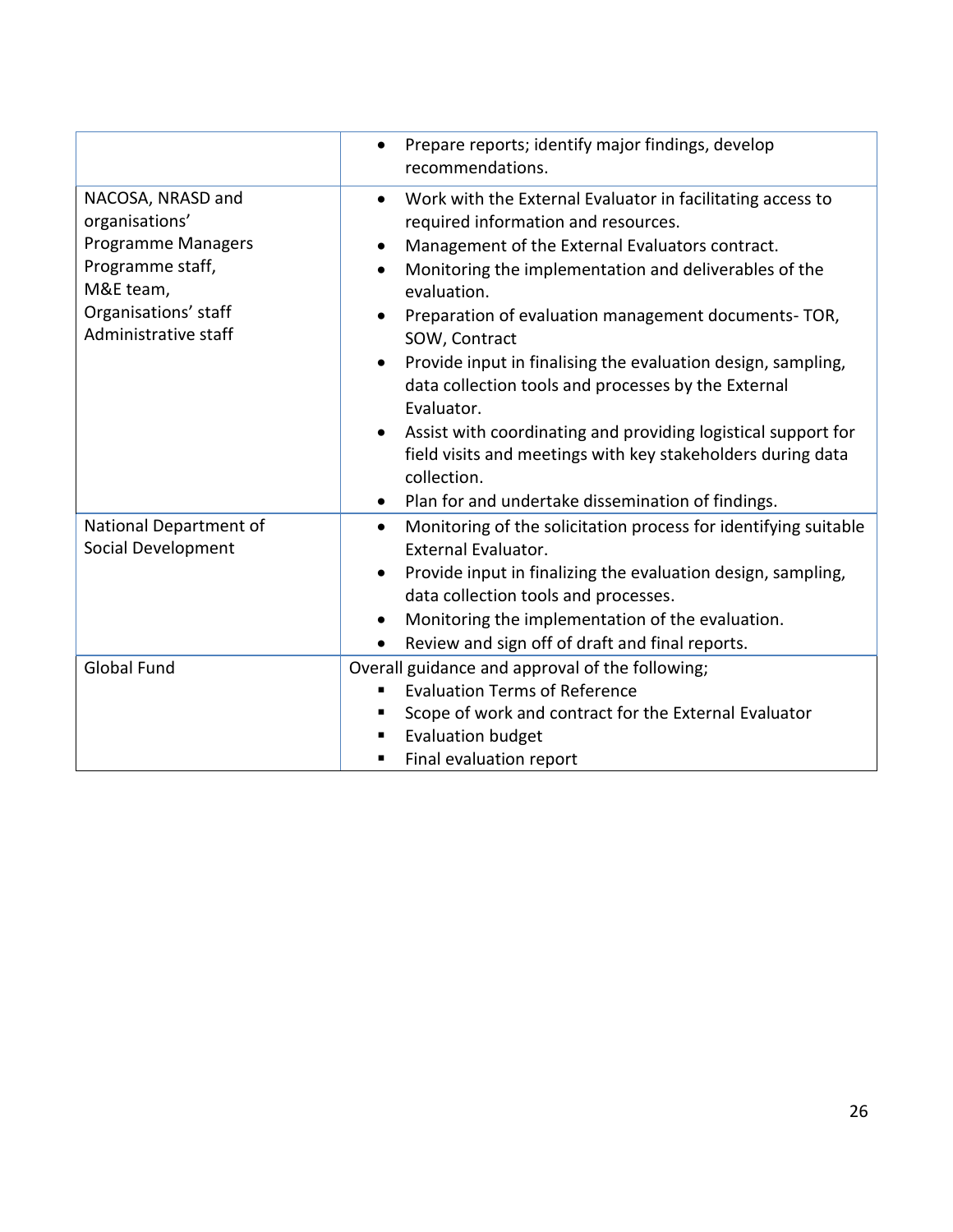## **TIMEFRAMES**

The evaluation activities are expected to be undertaken between October 2015 - June 2016.

#### **Table 5: Timeframes and Tasks**

| <b>ESTIMATED TIMEFRAMES</b>       | <b>PHASE</b>                                                                                                                                                                | <b>KEY DELIVERABLES</b>                                                                                             |  |
|-----------------------------------|-----------------------------------------------------------------------------------------------------------------------------------------------------------------------------|---------------------------------------------------------------------------------------------------------------------|--|
| 23 September - 16 October<br>2015 | Appoint evaluator(s).<br>Initial meetings.<br>Develop evaluation<br>Protocol.                                                                                               | Contract awarded.<br>Briefing meetings.<br>Final evaluation protocol.                                               |  |
| 19 October - 20 November<br>2015  | <b>Apply for Ethics</b><br>Approval                                                                                                                                         | Ethical approval obtained.                                                                                          |  |
| 23 November - 11 December<br>2015 | Training of field work staff<br>collecting data.                                                                                                                            | Training report of data collectors.                                                                                 |  |
|                                   | Set up evaluation logistical<br>arrangements for January<br>2016.                                                                                                           | <b>GANTT Chart reflecting the data</b><br>collection plan.                                                          |  |
|                                   | Desktop review and review of<br>secondary data.                                                                                                                             |                                                                                                                     |  |
| 18 January - 26 February 2016     | Quantitative data collection<br>and capturing.                                                                                                                              | Quantitative data collected.                                                                                        |  |
| 29 February - 25 March 2016       | Data capture and analysis of<br>dataset.<br>Based on the preliminary data<br>analysis, identify<br>recommended sites for<br>qualitative case study data to<br>be collected. | Dataset and Codebook.<br>Presentation of preliminary<br>findings.<br>Agreement on the selection of<br>case studies. |  |
| 28 March - 22 April 2016          | Ongoing quantitative data<br>analysis and report writing.<br>Qualitative data collection.                                                                                   | Fieldwork progress report.                                                                                          |  |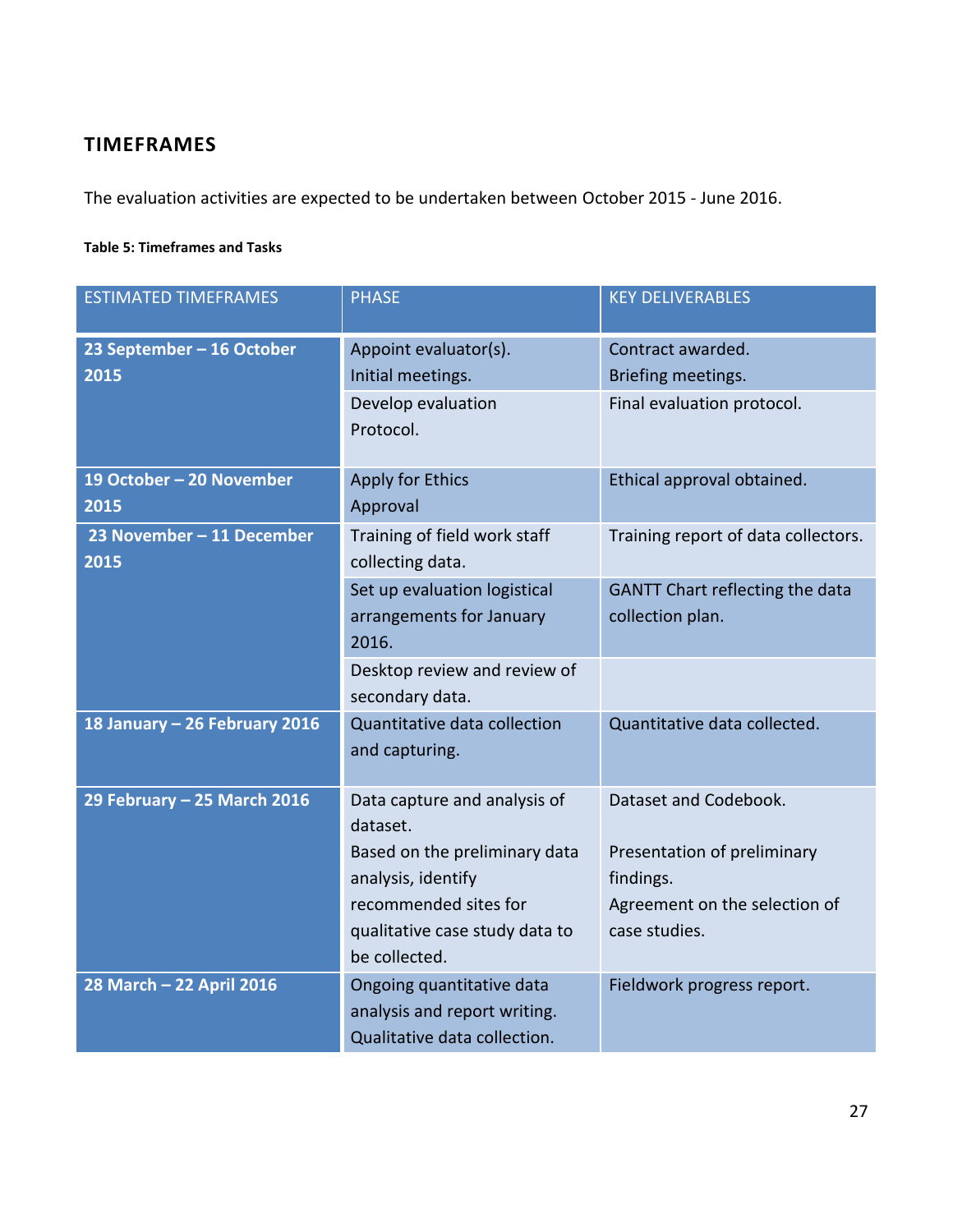| 25 April - 9 May 2016 | Draft report written and<br>submitted.                                                                   | Draft 1 of the evaluation report.                                                       |
|-----------------------|----------------------------------------------------------------------------------------------------------|-----------------------------------------------------------------------------------------|
| 10 May - 20 May 2016  | <b>Technical Advisory Committee</b><br>review and comment on the<br>draft report.                        | Draft 1 with comments by<br><b>Technical Advisory Committee.</b>                        |
| 23 May - 30 May 2016  | Feedback from the Technical<br><b>Advisory Committee</b><br>incorporated into draft report.              | Second draft of the report.                                                             |
| 31 May - 6 June 2016  | <b>Technical Advisory Committee</b><br>and The Global Fund review<br>and comment on the draft<br>report. | Draft 2 with comments by<br><b>Technical Advisory Committee</b><br>and The Global Fund. |
| 7 June - 16 June 2016 | Comments received by<br>evaluation team and<br>incorporated into final report.                           | Final report and related products<br>including the PPT presentation<br>and dataset.     |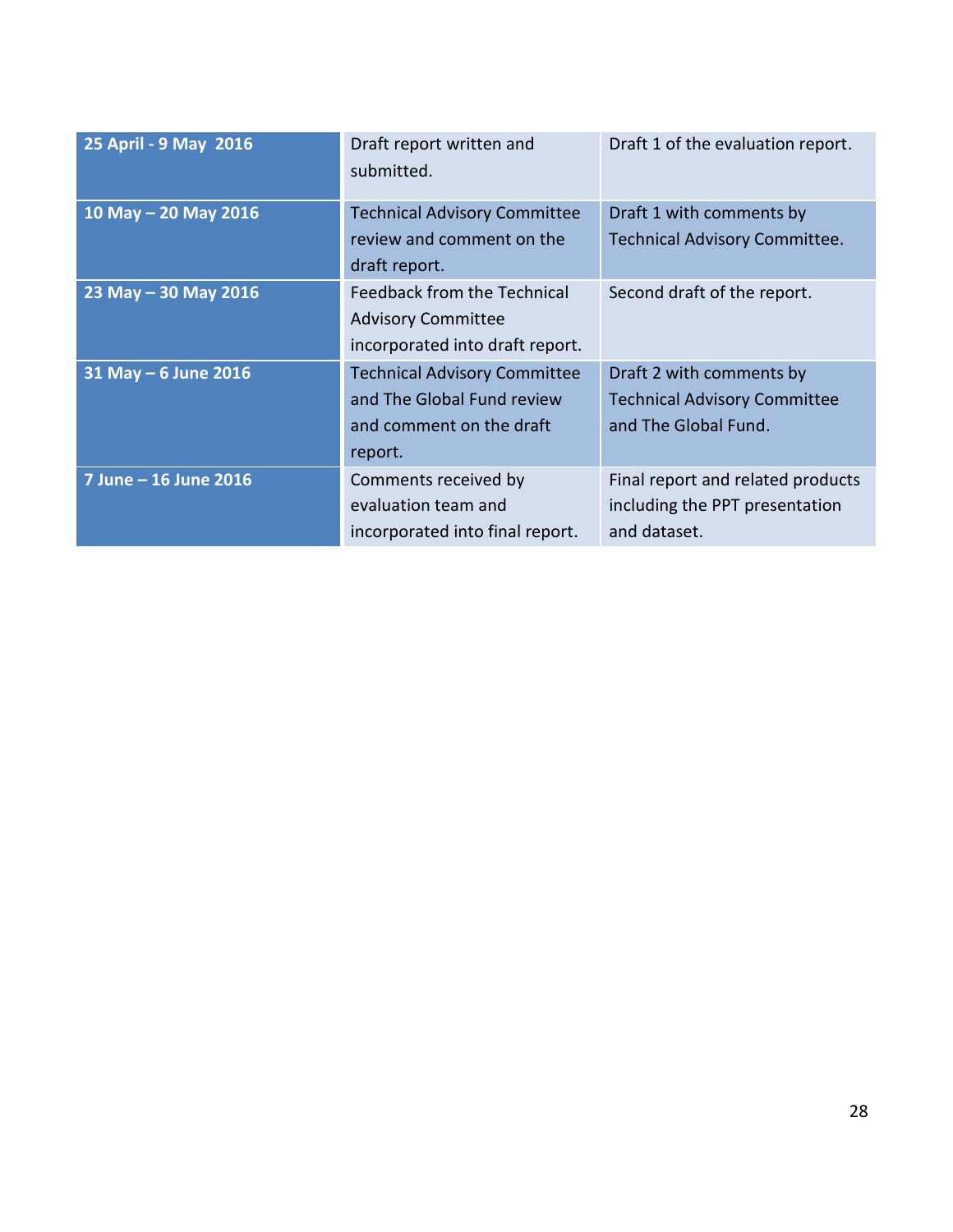## **7. REQUIRED COMPETENCIES OF EVALUATION TEAM**

The appointed applicant(s) is required to possess the following skills and experience:

- Extensive evaluation experience particularly in South Africa; demonstrated experience in undertaking similar evaluations.
- Evaluation design and research skills.
- Statistical sampling expertise.
- Experience conducting household surveys.
- Programmatic experience in orphan and vulnerable children's programmes as well as HIV and AIDS including experience with community-based programmes. (This is a critical requirement – please ensure that you have this skill within your team)
- Extensive experience in employing both qualitative and quantitative data collection methods including participatory evaluation techniques.
- Good project and people management skills and the ability to deliver within time frames as reflected in the Work Plan.
- Excellent writing skills in English.
- To indicate the level of involvement of the principle investigators and all relevant staff using a matrix.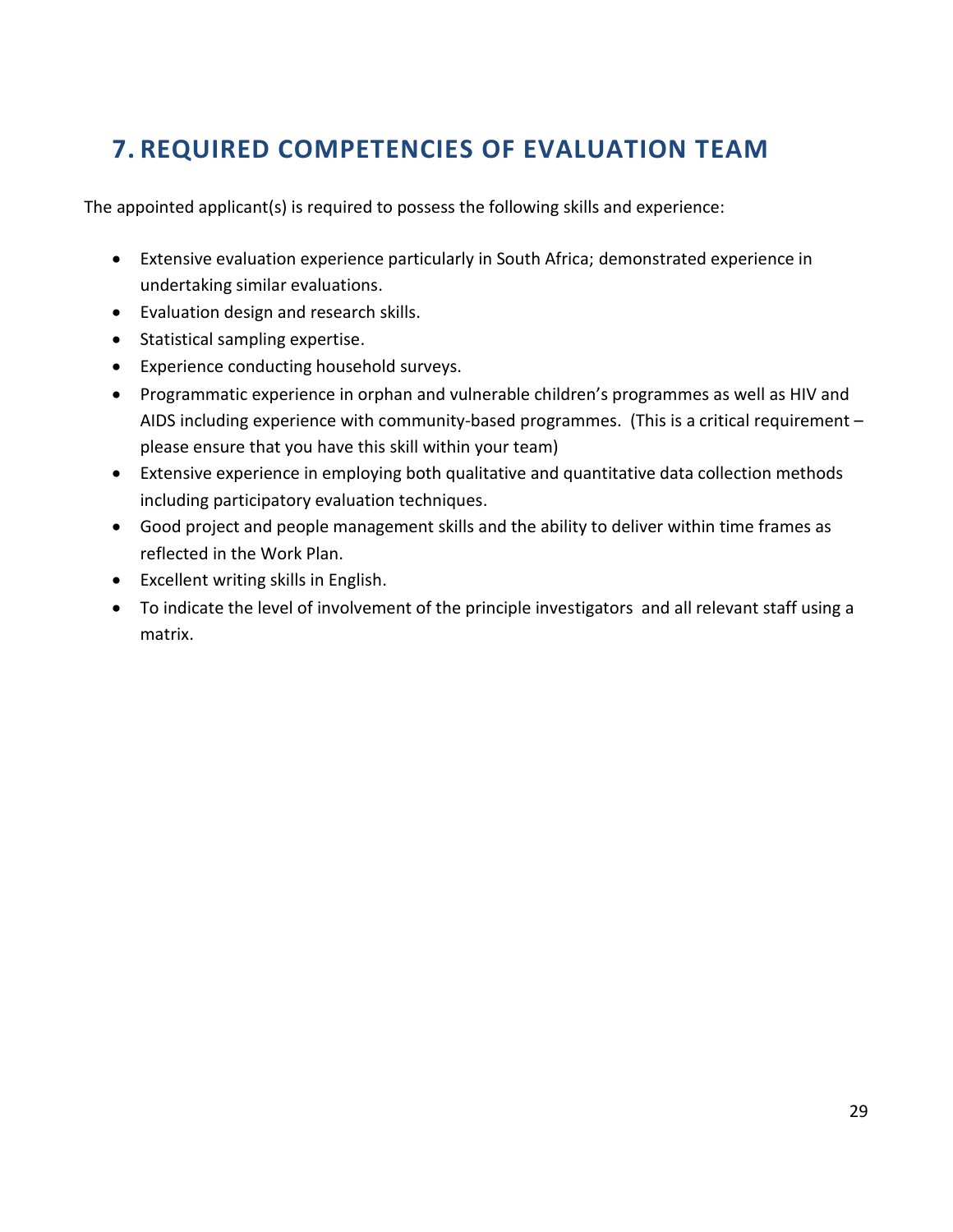## **8. SUBMISSION OF PROPOSALS**

There will be a compulsory briefing meeting in Cape Town on 7 September 2015 from 11h00 – 13h00 at;

**NACOSA** 3 rd Floor East Office Tower Canal Walk Century Boulevard Century City, Cape Town

Please submit questions via email t[o evaluation@cddc.co.za](mailto:evaluation@cddc.co.za) by 3 September 2015, so that these questions can be addressed in the briefing meeting. Proposals are due to [evaluation@cddc.co.za](mailto:evaluation@cddc.co.za) by 10h00 on 14 September 2015. Late submissions will not be considered. Please ensure the subject line states: "Application – Global Fund OVC Outcomes Evaluation."

The outline of the proposals should include the following:

- 1. Introduction
- 2. Key Evaluation Questions
- 3. Proposed Evaluation Approach and Design
- 4. Sampling Strategy
- 5. Plan for data acquisition
- 6. Ethical approval procedures which will be followed
- 7. Data analysis plan
- 8. Evaluation Team (brief Resumes; provide detailed CVs in Appendix). The detailed CV should include the names and contact numbers of the staff/consultants assigned to the project. A summary of the role and responsibility of each staff person/consultant and estimated time to be spent by each staff person/consultant; CVs must address all key elements in the evaluation matrix included below.
- 9. Team members time commitment and availability over the evaluation period
- 10. Evaluation work plan reflecting proposed time frames and outputs/deliverables (including Gantt chart)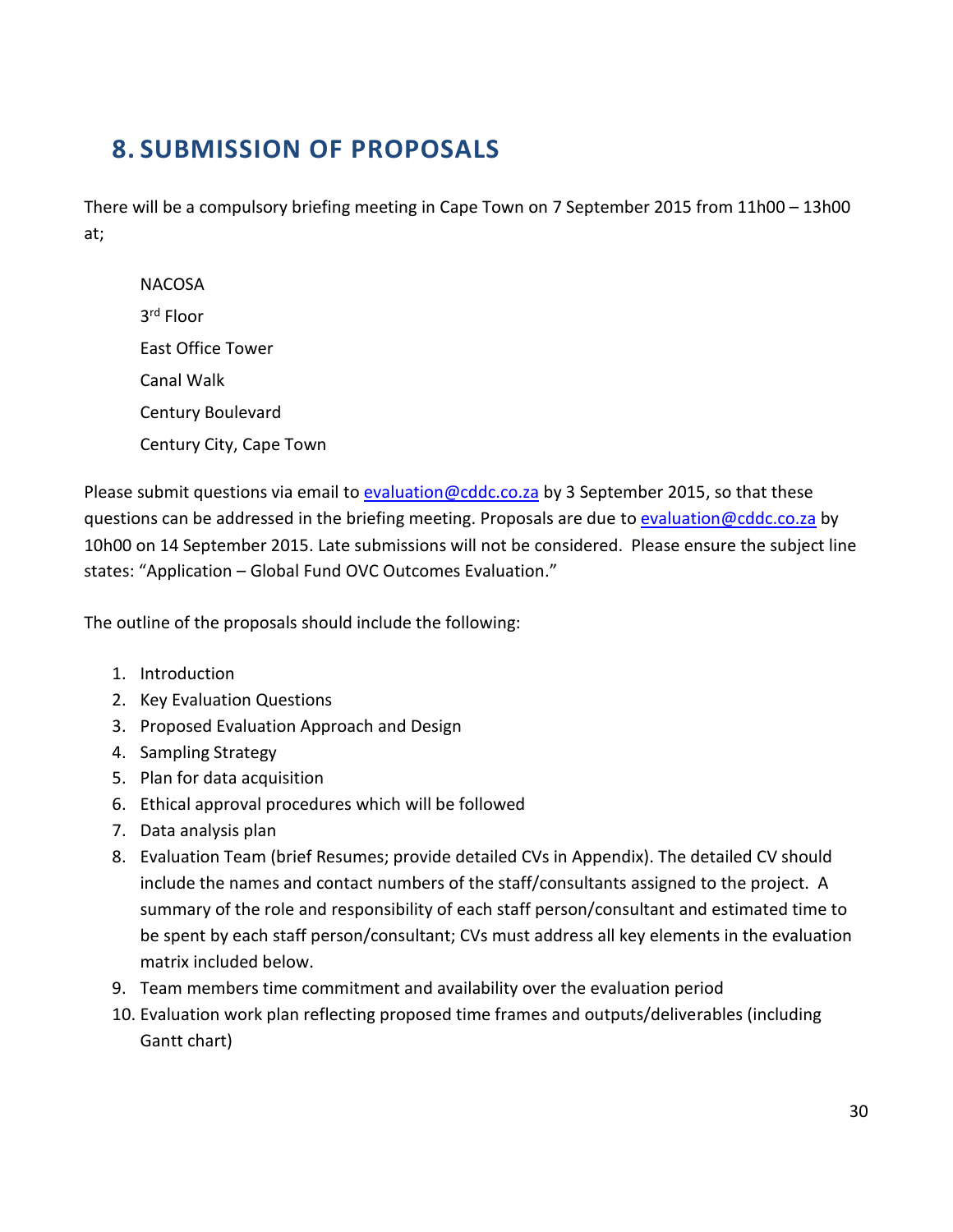11. Budget - detailed budget including daily fees for each staff person/consultant and breakdown of all other costs to be charged to the contract. The prospective service provider must submit an all-inclusive price for all activities proposed in the application.

Please note short-listed candidates must be available to provide a presentation on the proposal on the following dates:

- 21 September 2015 in Cape Town or
- 22 September 2015 in Pretoria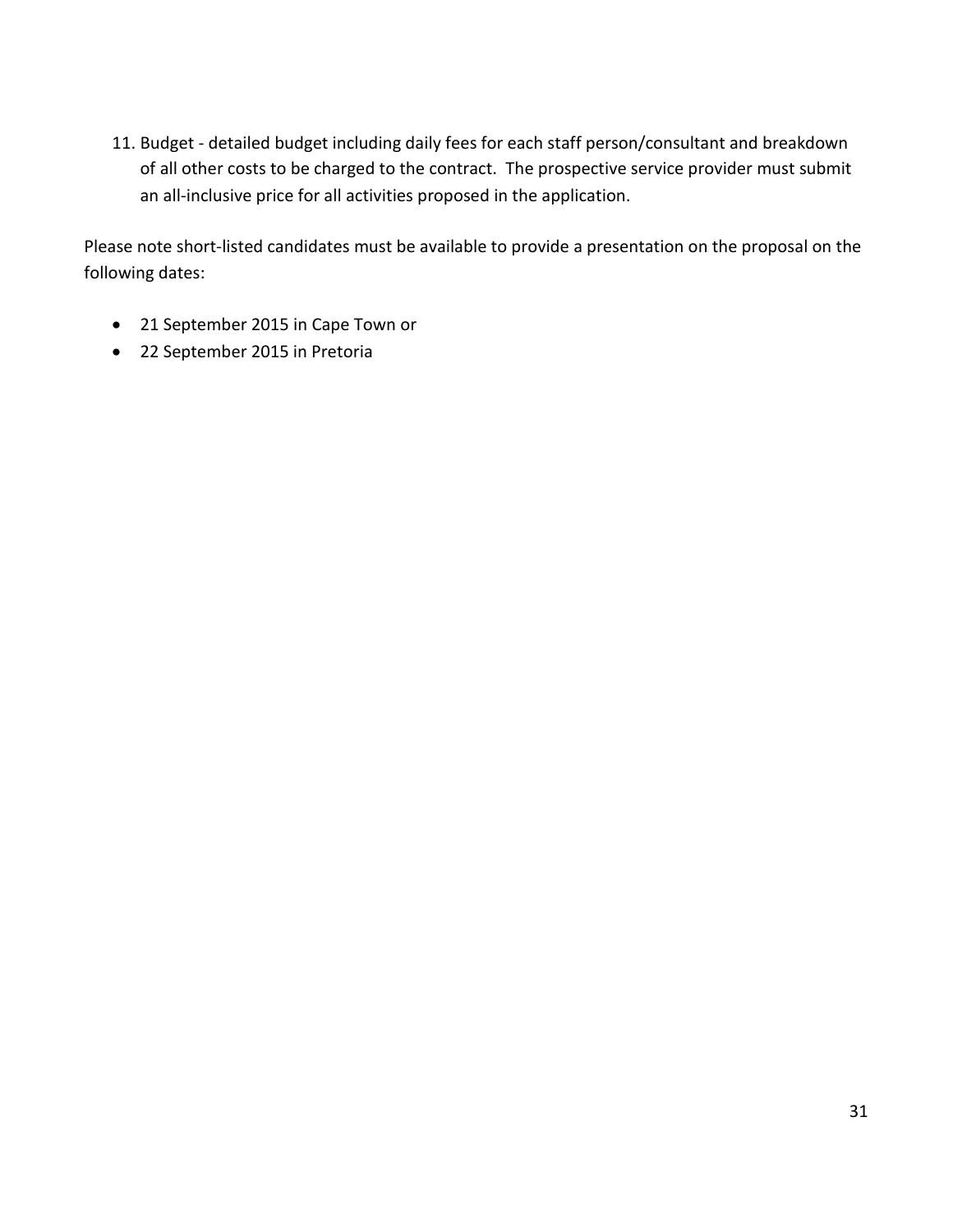## **ANNEX 1 – OUTCOME AND IMPACT INDICATORS**

### **SANAC CCM GF PROGRAMME OBJECTIVES AND INDICATORS**

The SANAC CCM renewal application is linked to the following objectives and indicators in the performance framework:

#### **Table 6: Programme Goals**

| Reducing the incidence of TB by 50%.                                                                                                         |
|----------------------------------------------------------------------------------------------------------------------------------------------|
| Reduce new HIV infections by at least 50% using combination prevention approaches                                                            |
| Initiate at least 80% of eligible patients on antiretroviral treatment (ART), with 70% alive and on<br>treatment five years after initiation |

#### **Table 7: Programme Impact Indicators**

| <b>Linked to</b><br>$goal(s)$ # | Impact indicator                                                                                                               | <b>Baseline</b><br><b>Value</b>        | <b>Target</b><br>Year <sub>5</sub><br>2016 |
|---------------------------------|--------------------------------------------------------------------------------------------------------------------------------|----------------------------------------|--------------------------------------------|
| Goal 2                          | HIV incidence (CSW)                                                                                                            | Baseline results<br>expected July 2014 | TBD                                        |
| Goal 2                          | HIV incidence in general population                                                                                            | 1.7%                                   | 50% reduction                              |
| Goal 3                          | <b>HIV Prevalence rate</b>                                                                                                     | 12.2%                                  | 50% reduction                              |
| Goal 3                          | AIDS related Mortality                                                                                                         | 33.5%                                  | 50% reduction                              |
| Goal 3                          | Percentage of adults and children with HIV known to<br>be on treatment 12 months after initiation of<br>antiretroviral therapy | 92.35%                                 | 94%                                        |
| Goal 3                          | Mother to child transmission rate at 6 weeks                                                                                   | 2.4%                                   | $<$ 2%                                     |
| Goal 1                          | TB case registration rate (proxy TB incidence)                                                                                 | 681/100,000 pop                        | 422/100,000<br>pop                         |
| Goal 1                          | TB mortality rate                                                                                                              | 10.7%                                  | 50% reduction                              |

#### **Table 8: Programme Objectives**

|  |  | <b>Objectives:</b> |
|--|--|--------------------|
|  |  |                    |

1 | Address Social and Structural Drivers of HIV, STI and TB Prevention, Care and Impact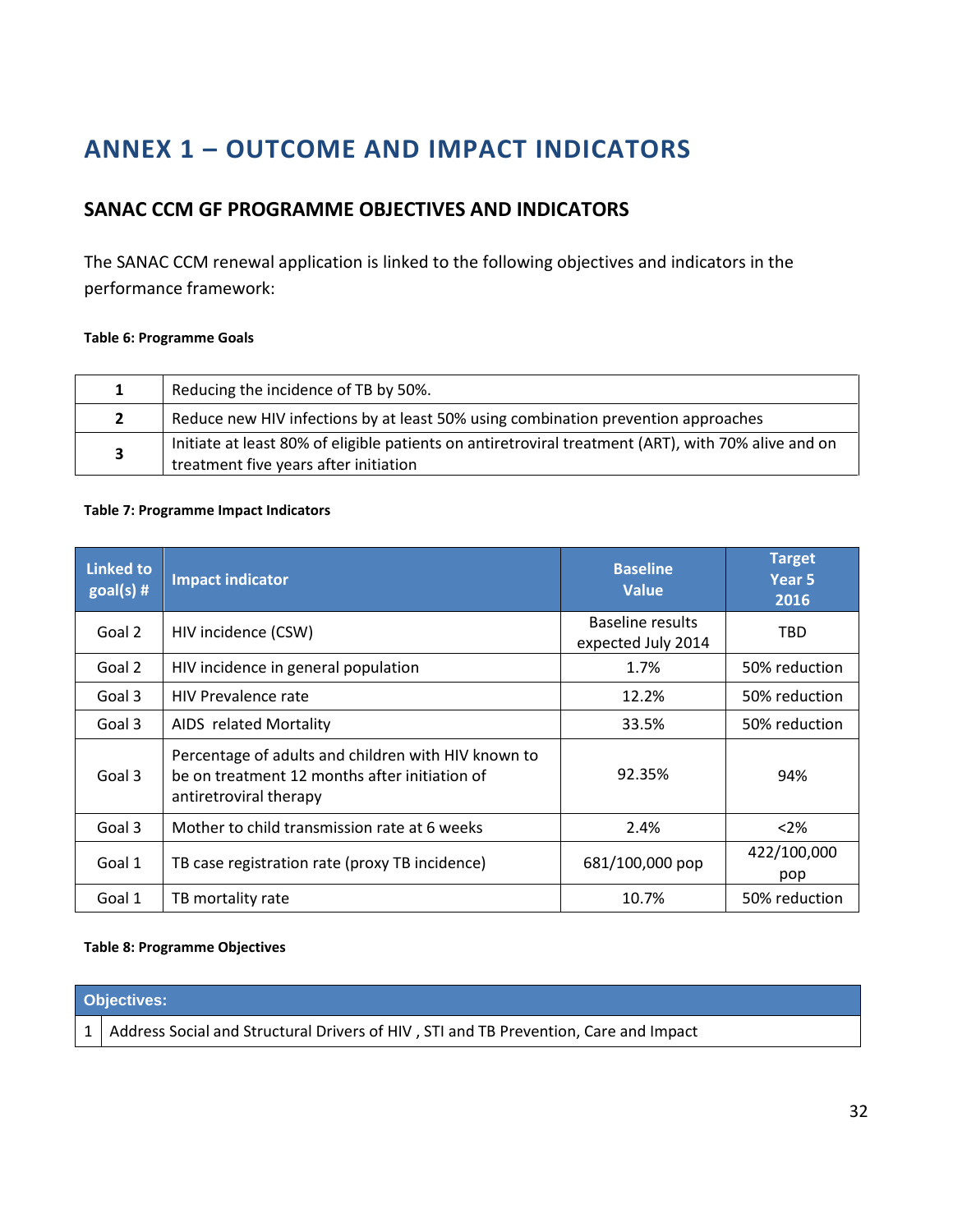| 2 | Prevent new HIV, STI & TB Infections                                                                               |
|---|--------------------------------------------------------------------------------------------------------------------|
| 3 | Sustain health and wellness among PLWHA and those affected by HIV/AIDS                                             |
|   | Create an enabling environment for implementation through effective program planning, management<br>and monitoring |

#### **Table 9: Programme Outcome Indicators**

| <b>Linked to</b><br>objective(s)<br># | <b>Outcome indicator</b>                                                                                           | <b>Baseline</b><br><b>Value</b> | <b>Target</b><br>Year <sub>5</sub><br>2016 |
|---------------------------------------|--------------------------------------------------------------------------------------------------------------------|---------------------------------|--------------------------------------------|
| Obj 2&3                               | TB Treatment success rate                                                                                          | N/A                             | 84%                                        |
| Obj 2&3                               | <b>MDR-TB Treatment success rate</b>                                                                               | N/A                             | 56.5%                                      |
| Objs $1-3$                            | Percentage of men and women aged 15-24<br>reporting the use of a condom with their<br>sexual partner at last sex   | 58.4%                           | TBD                                        |
| Objs $1-3$                            | Percentage of sex workers reporting the use<br>of a condom during penetrative sex with their<br>most recent client | TBD                             | TBD                                        |
| Objs $1-3$                            | Percentage of men reporting the use of a<br>condom the last time they had anal sex with a<br>male partner          | TBD                             | TBD                                        |
| Objs $1-3$                            | Percentage of pregnancies during the<br>previous academic year amongst Grade 8-12<br>learners.                     | 8737                            | 7077                                       |

#### **Table 10: Programme Output Targets**

| Output/ coverage indicator                                                                                     | <b>PR</b>     | <b>Target</b> |                          |
|----------------------------------------------------------------------------------------------------------------|---------------|---------------|--------------------------|
| Number of OVC aged 0-17 years whose households received free basic<br>external support in caring for the child | <b>NACOSA</b> | 51 415        | Non-<br>cumulative       |
|                                                                                                                | <b>NRASD</b>  | 8 3 8 4       | over the<br>grant period |
| Number and percentage of OVCs that received an HIV test and know<br>their results.                             | <b>NACOSA</b> | 41 1 2 0      | Cumulative               |
|                                                                                                                | <b>NRASD</b>  | 5 0 4 0       | over the<br>grant period |